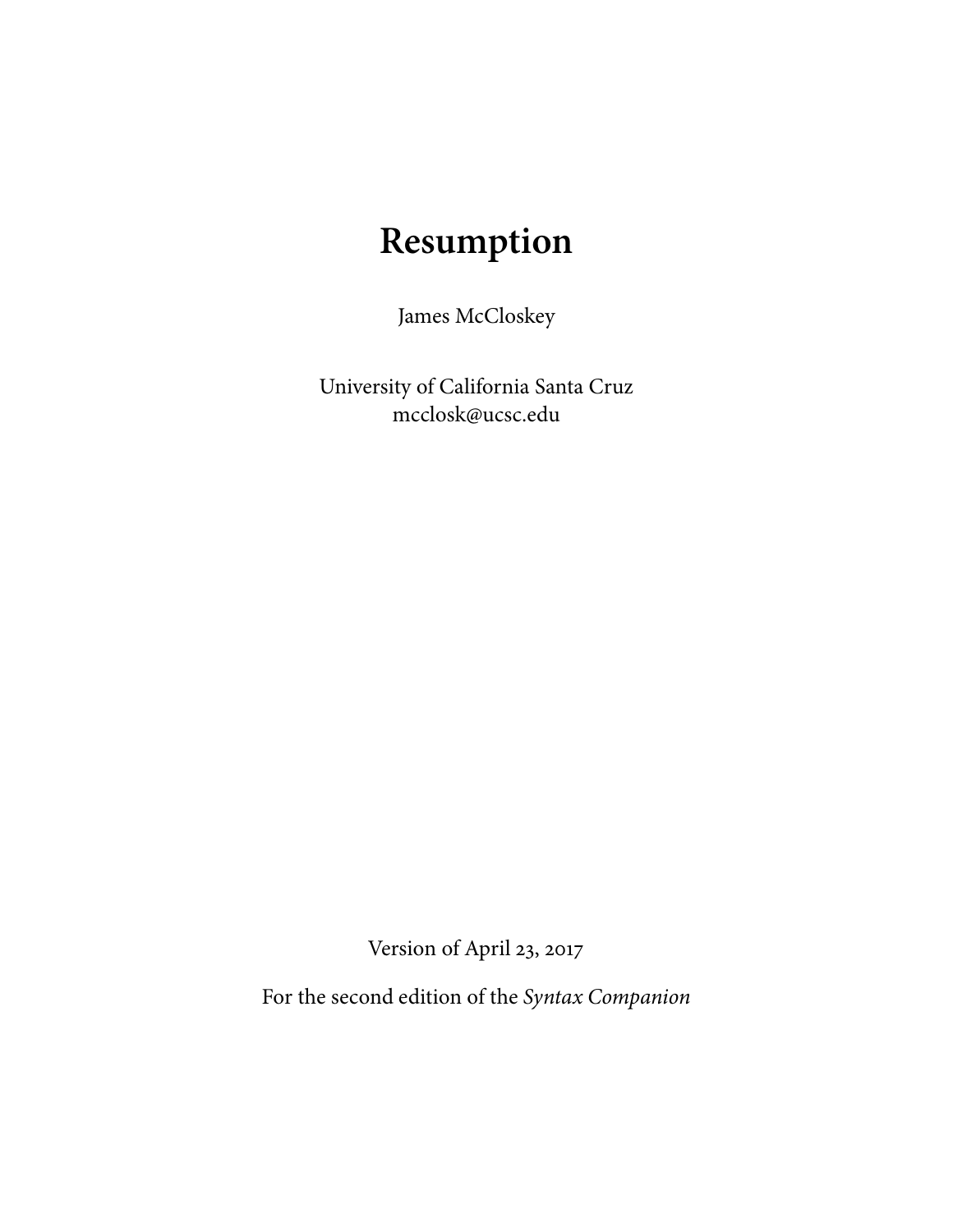# **Contents**

| $\mathbf{1}$   | PHENOMENA AND ISSUES                                    |                |  |  |  |  |  |
|----------------|---------------------------------------------------------|----------------|--|--|--|--|--|
| $\mathfrak{D}$ | <b>EARLY TREATMENTS</b>                                 |                |  |  |  |  |  |
| 3              | <b>ISSUES</b>                                           | 7              |  |  |  |  |  |
| $\overline{4}$ | PROPERTIES                                              |                |  |  |  |  |  |
|                | 4.1<br>IMMUNITY FROM CONSTRAINTS ON MOVEMENTS           | 7              |  |  |  |  |  |
|                | <b>STRONG CROSSOVER</b><br>4.2                          | $\,8\,$        |  |  |  |  |  |
|                | <b>WEAK CROSSOVER</b><br>4.3                            | $\mathfrak{g}$ |  |  |  |  |  |
|                | ANTILOCALITY AND THE HIGHEST SUBJECT RESTRICTION<br>4.4 | 9              |  |  |  |  |  |
|                | A FRAMEWORK OF UNDERSTANDING<br>4.5                     | 12             |  |  |  |  |  |
| $5^{\circ}$    | <b>OPEN ISSUES</b>                                      | 12             |  |  |  |  |  |
|                | 5.1<br>LEVELS OF REPRESENTATION                         | 13             |  |  |  |  |  |
|                | <b>LAST RESORT?</b><br>5.2                              | 13             |  |  |  |  |  |
|                | THE IDENTITY OF THE BINDING ELEMENT<br>5.3              | 14             |  |  |  |  |  |
|                | PARAMETERS OF VARIATION<br>5.4                          | 15             |  |  |  |  |  |
| 6              | <b>MOVEMENT AND RESUMPTION</b>                          |                |  |  |  |  |  |
|                | 6.1<br>SWEDISH, VATA AND GBADI                          | 16             |  |  |  |  |  |
| $\overline{7}$ | <b>CHALLENGES AND EXPERIMENTS</b>                       |                |  |  |  |  |  |
|                | MOVEMENT REDUX<br>7.1                                   | 18             |  |  |  |  |  |
|                | <b>EXPERIMENTAL WORK</b><br>7.2                         | 21             |  |  |  |  |  |
| 8              | CONCLUSION                                              |                |  |  |  |  |  |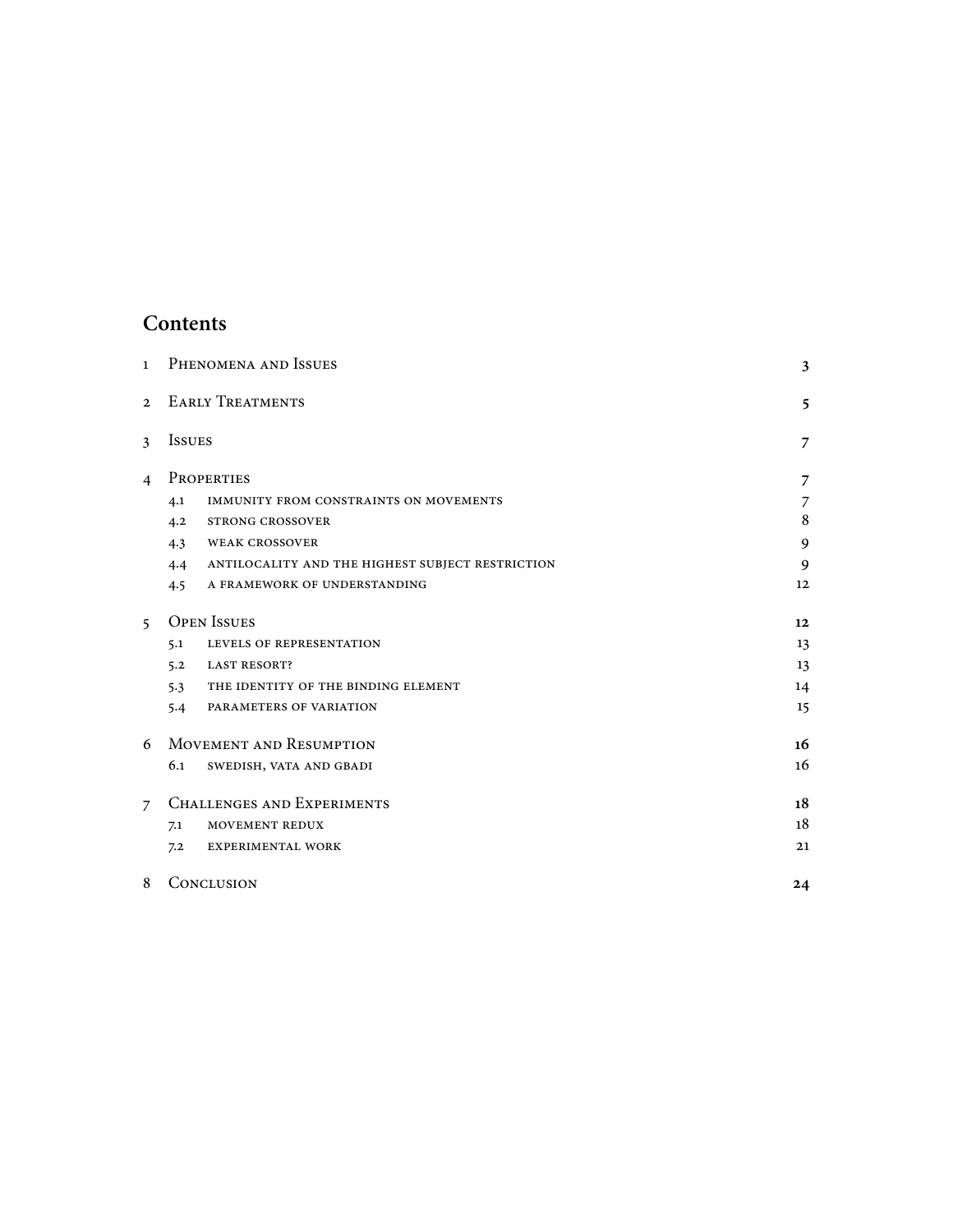# 1 PHENOMENA AND ISSUES

The italicized pronouns of the English examples in  $(1)$ , cited from Prince  $(1990)$ , where they are attributed to Tony Kroch) are conventionally known as 'resumptive' pronouns.

- $(1)$  a. There are guests who I am curious about what they are going to say.
	- b. The only one we could see her figure was Number Two.

Compare the pronouns in  $(1)$  with those in  $(2)$ :

- $(2)$  a. Sally said that she would resign.
	- b. Most people think that they have a right to a decent job.
	- c. Every kid in my class who has a vcR knows how to program  $it$ .

What distinguishes the two cases? The pronouns in  $(i)$  appear in positions where one would, in a certain sense, have expected to find a gap, since relative clauses and constituent questions in English often (perhaps normally) contain a gap, as in  $(3)$ :

- (3) a. There are guests that everyone wants to invite  $\angle$ .<br>b. the only one (who/that) we could see  $\angle$  was Num
	- b. the only one (who/that) we could see **–** was Number Two.

Corresponding to the cases in  $(2)$ , on the other hand, there is nothing like  $(3)$ . This contrast is closely linked with a second. The pronouns in (1) are obligatorily bound, as gaps would be in the same positions. The pronouns in  $(2)$ , on the other hand, are not so constrained; they are free to find their antecedents in the context of use. We can say as a start, then, that a resumptive pronoun is a pronominal element which is obligatorily bound, which appears in a position in which a gap might have appeared, and which is bound by the element which would have bound the gap in the corresponding filler-gap construction.

Two clarifications are now in order. The first involves the term 'pronominal element'. I use this term, rather than the simpler 'pronoun,' because the range of elements which can serve in the resumptive function is quite broad. Besides including all categories of pronoun—tonic and clitic, overt and non-overt—it also includes epithets, which seem to be sufficiently pronominal to be able to serve in the resumptive function in certain languages and under certain conditions. This is shown, for example, by the informal English  $(4)$  (from Kroch  $(1981)$ ; see also Sells  $(1984b)$ , Safir  $(1996)$ , and especially Aoun et al.  $(2001)$ : <sup>2</sup>

(4) There was one prisoner who we couldn't even figure out why the poor guy was in jail.

<sup>&</sup>lt;sup>1</sup>Those looking for a more comprehensive overview of many of the issues dealt with here should consult Alain Rouveret's excellent introduction (pp  $1-62$ ) to Rouveret (2011a).

<sup>&</sup>lt;sup>2</sup>It is perhaps unsurprising that this possibility should exist. Epithets exhibit a number of other 'pronominal' properties—they give rise to robust Condition C effects in languages (such as Thai or Vietnamese) in which only pronouns give rise to such effects (Lasnik (1989)) and, as noted more than once, may be bound by quantifiers.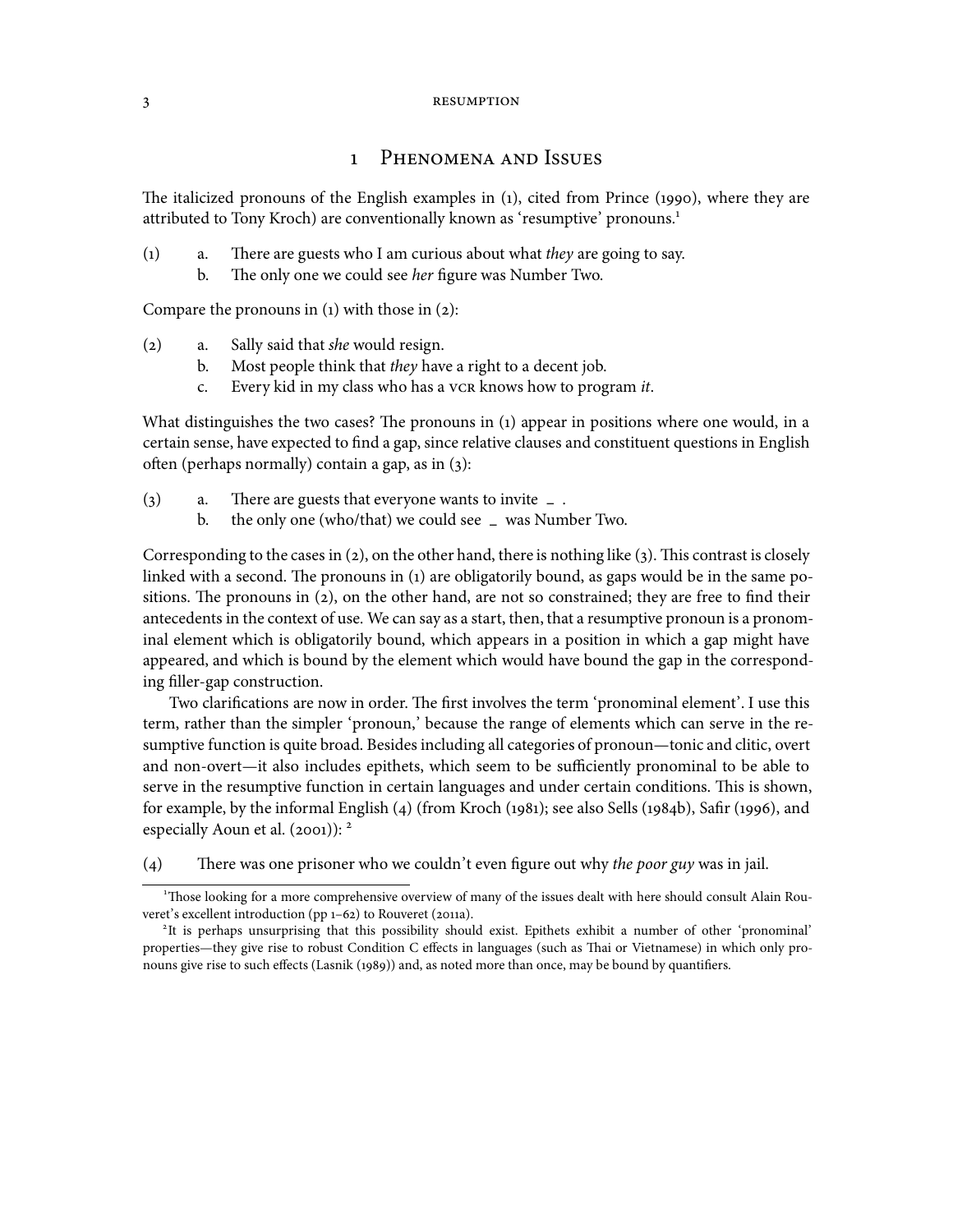The second clarification concerns what it means to be a filler-gap dependency. Discussion of resumption has largely centered on cases in which the pronoun appears in the variable position of an unbounded dependency construction—in relative clauses, constituent questions, clefts, comparative clauses, infinitival null-operator constructions and the like. In such structures, the ultimate binder of the pronoun occupies a so-called  $\bar{A}$ -position. But the phenomenon is almost certainly not restricted to such contexts and resumptive pronouns are also found in the gap position of A-movement dependencies (the cyclic NP-movements of earlier discussions). This much is especially clear from the many discussions of so-called 'Copy Raising' constructions (Joseph (1976), McCloskey & Sells (1988), Deprez (1992), Ura (1996), Moore (1998), Potsdam & Runner (2001), Asudeh (2002), and especially Rezac (2011) and Asudeh & Toivonen (2012)). Be that as it may, the focus here will be on those cases in which the informal term 'filler gap dependency' has its conventional meaning and will be exclusively concerned with the place of resumption in  $\bar{A}$ -dependencies. This decision more or less guarantees that we will not get at the whole truth, but it also guarantees that our discussion will be a faithful reflection of current thinking.

Even given this restricted characterization, though, the phenomenon of resumption is widespread among languages of the world, as illustrated very briefly in  $(5)-(8)$ .

| (5) | an ghirseach ar ghoid na síogaí í<br>the girl C.PAST stole the fairies her<br>'the girl who the fairies stole away'          | IRISH (McCloskey (1990))        |
|-----|------------------------------------------------------------------------------------------------------------------------------|---------------------------------|
| (6) | es un país que hablan tanto de él<br>is a country c they-talk a-lot about it<br>'It's a country that they talk a lot about.' | INFORMAL SPANISH (Suñer (1998)) |
| (7) | l-rizzeel jalli see fadt-o fa?iir ktiir<br>the-man c help.2sG-him poor very<br>'The man that you helped is very poor.'       | LEBANESE ARABIC Haddad (2012)   |
| (8) | ha-5iš še- ra5<br>50to<br>the-man c see. PAST. S1 him<br>'the man that I saw'                                                | HEBREW $(Borer (1984))$         |

Within the broad category of unbounded dependency constructions, attention has tended to focus on the case of relative clauses, but the phenomenon of resumption extends (at least in certain languages) to the entire range of unbounded dependency constructions. This is illustrated for constituent questions in two languages in  $(9)$  and  $(10)$ , and for clefts in the Irish example in  $(11)$ .

| (q)  | Céacu fear ar labhair tú leis?                                             |  |                 |
|------|----------------------------------------------------------------------------|--|-----------------|
|      | which-of-two man c.past spoke you with.Ms3<br>'Which man did you talk to?' |  | IRISH           |
| (10) | Sayya rəzzeel xabbartu-u Senno<br>which man tell. PAST. 2P-him C           |  |                 |
|      | 'Which man did you tell that ?'                                            |  | LEBANESE ARABIC |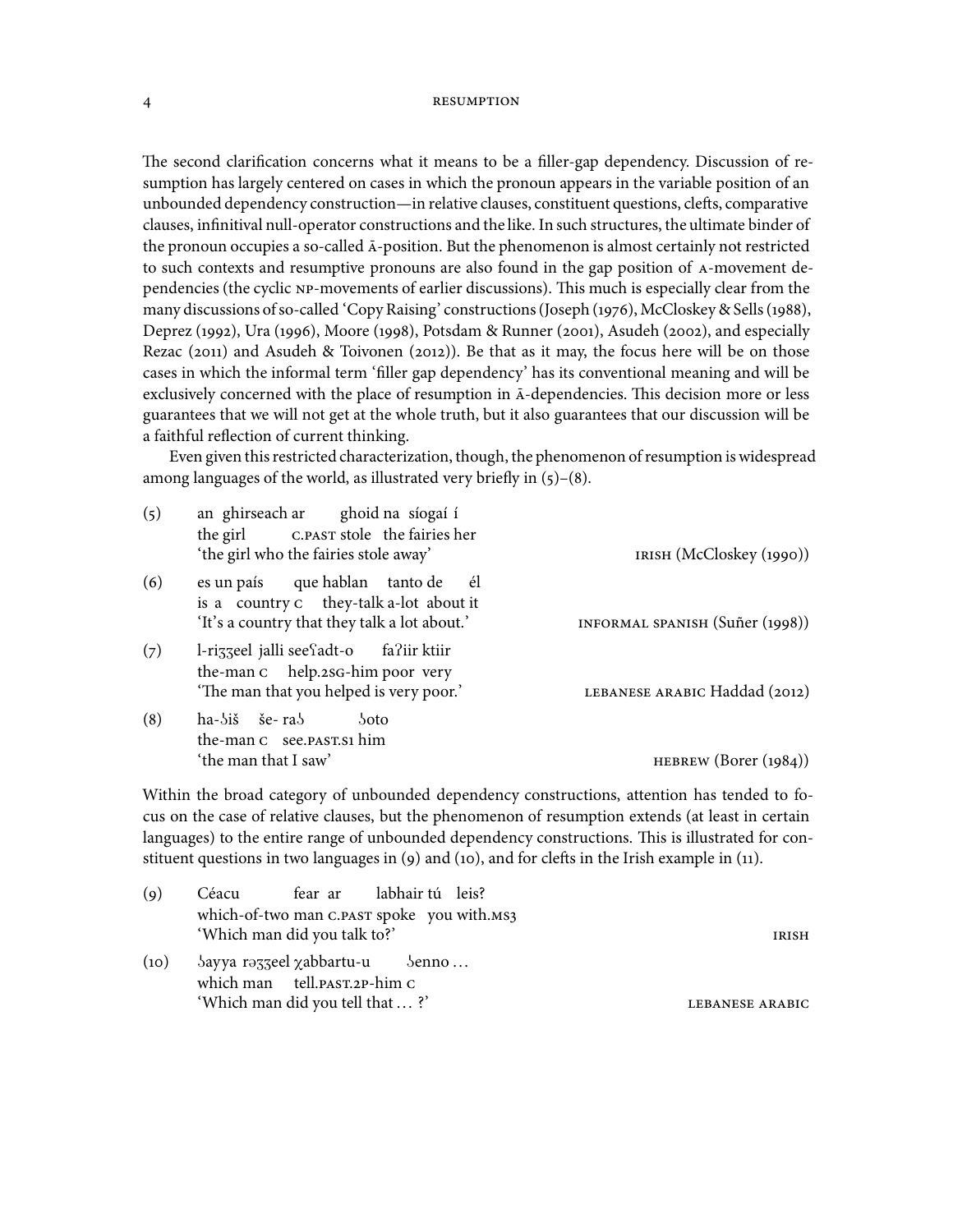(11) Tigh beag caol house little narrow C.PAST live.PAST.P1 in-it gur mhaireamar ann. 'It was a narrow little house that we lived in.'

McCloskey (1990) provides a much more thorough discussion of the range of constructions in Irish in which resumptive pronouns may figure.

These observations are enough to allow us to frame the major questions which have shaped work on resumption. Since resumptive pronouns are pronouns (at least in their apparent form), a series of questions can be asked about where they fit in the context of the general theory of pronominal anaphora. To what extent do they share the properties of other classes of pronouns (those in  $(2)$ , for instance)? But since they simultaneously appear in positions which are canonically associated with the appearance of gaps, one can also ask a series of questions about how resumptive elements interact with the processes which create gaps. If gaps in relative clauses and questions are always created by movement, this second question in turn becomes the following: to what extent does the relation between a resumptive element and its binder exhibit the properties of movement?

Much recent work engages these questions and in so doing seeks to understand the Janus-like nature of resumptive elements—one face towards the domain of pronouns and anaphoric elements, the other towards the domain of movement. Lurking behind all of this is the more fundamental question, seldom explicitly addressed, of why resumptive elements have the form that they do. The resumptive pronouns of a language simply ARE (formally) the pronouns of that language. I know of no report of a language that uses a morphologically or lexically distinct series of pronouns in the resumptive function.<sup>3</sup> If we take this observation to be revealing, there can be no syntactic feature which distinguishes resumptive pronouns from 'ordinary' pronouns, and any appeal to such a feature must be construed as, at best, an indication of the limits of understanding.

# 2 EARLY TREATMENTS

Work of the 1970's (especially in the second half of the decade) addressed these fundamental questions by assuming that unbounded dependency constructions were frequently derived by way of a rule which deleted bound pronouns in certain contexts—when bound by the head of a relative clause construction, for instance (Perlmutter (1972), Morgan (1972), McCloskey (1979), Bresnan & Grimshaw (1978)). An example like (12a), on this account, would have (12b) as its source and would involve deletion of the pronoun.

() a. the guy that I talked to **–** b. the guy that I talked to him

 $3$ David Adger (2011) argues for an important qualification to this generalization in pointing to the existence in a number of languages of pronouns which, when locally bound, must not bear person-number features. As he is careful to point out however, the distinction in question is not actually a distinction between resumptive and non-resumptive pronouns, but rather between pronouns which are locally bound and pronouns which are anaphoric.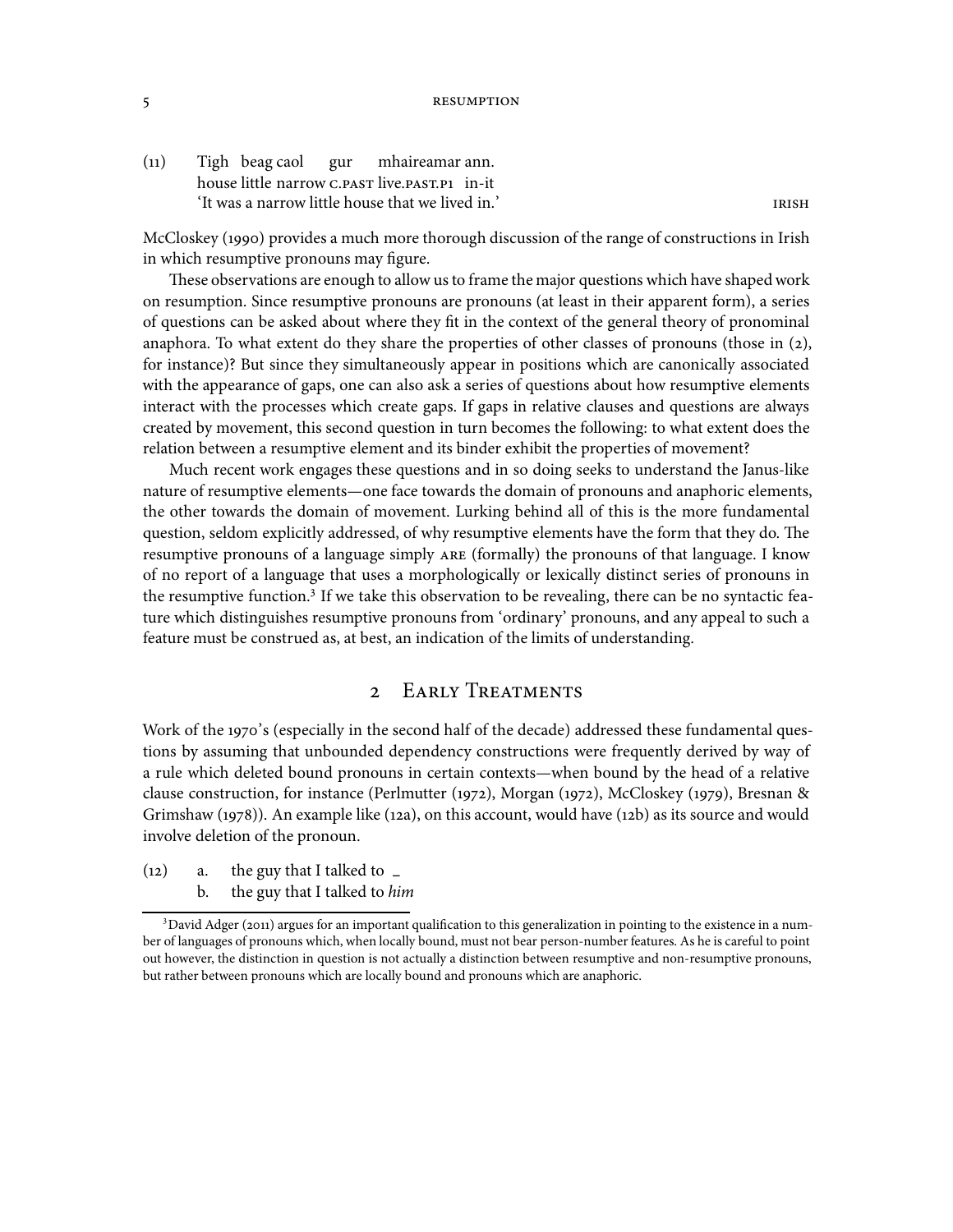Resumptive pronouns, on this account, emerge when this rule fails to apply—either because the targeted pronoun occupies an inaccessible position, or else because the rule is optional. The synonymous Irish pair in (13), for example, would be taken to reflect optional application of the rule of bound pronoun deletion:

 $(13)$  a. the girl ghirseach a C.PAST stole the fairies ghoid na síogaí **–** 'the girl who the fairies stole away'  $b.$ the girl ghirseach ar C.PAST stole the fairies her ghoid na síogaí í

'the girl who the fairies stole away'

The larger framework of assumptions here is something like the following:

- (i) Unbounded dependency constructions need to contain a bound variable, to be semantically well-formed.
- (ii) Pronouns are the devices which natural language canonically makes available for the expression of bound variables.
- (iii) The gaps characteristic of unbounded dependency constructions can be produced either by movement or by deletion of a bound pronoun.

On this view, then, the widely-noted tendency for resumptive elements to appear in inaccessible positions (inside islands say) reflects the island-sensitivity of the bound pronoun deletion rule.

A core assumption of course, is that movement and deletion are equally available in unbounded dependency constructions. On this view, for instance, (14a) in English would be derived by way of  $wH$ -movement, while (14c) would reflect application of a rule deleting the bound pronoun of (14b).

- (14) a. the guy who I talked to <u>–</u><br>b. the guy that I talked to *hin* 
	- the guy that I talked to him
	- c. the guy that I talked to **–**

Since it depended on the postulation of unbounded and island-sensitive deletion rules (as in Ross  $(1967)$ ), this framework of understanding was implicated in the debate in the second half of the 1970's about the nature of island-hood and the existence of unbounded transformations. As that debate moved towards its resolution and the understanding of island-hood made available by the thesis of successive-cyclic rule-application (Chomsky  $(1973)$ ) came to be widely-accepted, assumption (iii) came to seem untenable. With that assumption went the entire framework of understanding.

In the new context, the relations among the examples of  $(14)$  look rather different.  $(14a)$  and  $(14c)$  are both derived by movement of a relative pronoun and differ only in whether or not the fronted pronoun is subsequently deleted (or was phonologically null to begin with). Given this, the fundamental challenge becomes that of understanding how the presence of a pronoun (as in  $(14b)$ ) can serve the same function as, or in some sense stand in for, a gap derived by movement. The relation between resumption and movement—what they share and how they differ—thus becomes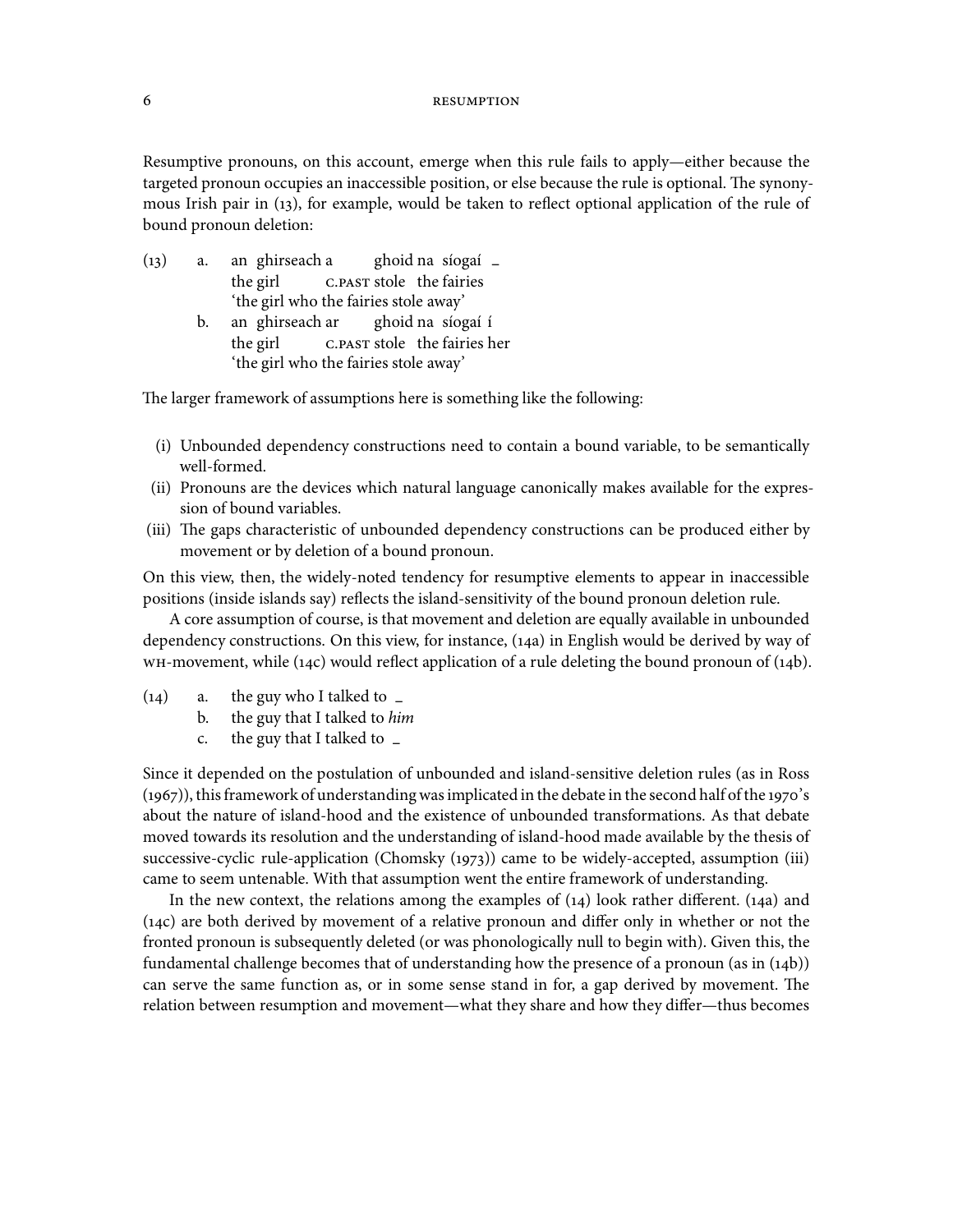central.

# 3 ISSUES

Within that broad context, the following sharper questions emerge:

- (i) What mechanisms license the appearance of resumptive pronouns, and what is the place of those mechanisms in the typology of anaphoric interactions?
- (ii) How do those mechanisms relate to, and interact with, the movement mechanism?
- (iii) What defines the difference between languages which make productive use of resumptive elements and those which do not? How can this difference be understood in the larger setting of a theory of grammatical variation among languages?
- (iv) Is the pre-theoretical category 'resumptive pronoun' theoretically unitary? Or are there rather distinct types of elements and devices which are grouped under this rubric?
- (v) Are the filler-gap mechanism and the resumption mechanism of equal standing, or is one a default, the other a 'last resort'?

A way of broaching these issues is to examine what have been thought to be the core properties of resumptive structures. That will lead us to a set of answers to questions (i)–(v) above which emerged in work of the middle and late 1980's and which implicitly defined a framework that shaped much thinking about resumption in the period. Understanding that framework will in turn put us in a position to examine the various challenges that it has faced in more recent work.

# 4 PROPERTIES

# 4.1 IMMUNITY FROM CONSTRAINTS ON MOVEMENTS

The single most celebrated property of the binding relations that resumptive pronouns enter into is that they show no sensitivity to general constraints on movement. (We will consider exceptions and objections to this very general claim shortly.) This property has been familiar at least since the work of Ross (1967), where it was discussed as a sensitivity to the difference between 'chopping' rules (movement and deletion) and 'copying' rules (those which leave a pronominal copy in the origin site). I will illustrate the effect here with (attested) examples from Irish.

| (15) na hamhráin sin nach bhfuil fhios cé a chum         |  |  |  | iad |           |
|----------------------------------------------------------|--|--|--|-----|-----------|
| the songs DEMON C-NEG is knowledge who c composed them   |  |  |  |     |           |
| 'those songs for which it isn't known who composed them' |  |  |  |     | WH-ISLAND |

<sup>&</sup>lt;sup>4</sup>This property of resumptive pronouns has played an important part in the investigation of weak island phenomena. Much work on the topic (see especially Cinque (1990), Chung (1994), and Postal (1998), anticipated by Perlmutter (1972)) argues that under certain conditions the apparent trace of  $\bar{A}$ -movement is in fact a silent resumptive pronoun. Given the amnestying effect of resumption on island violations, one can in this way understand why certain cases of (apparent) extraction out of islands are relatively well-formed.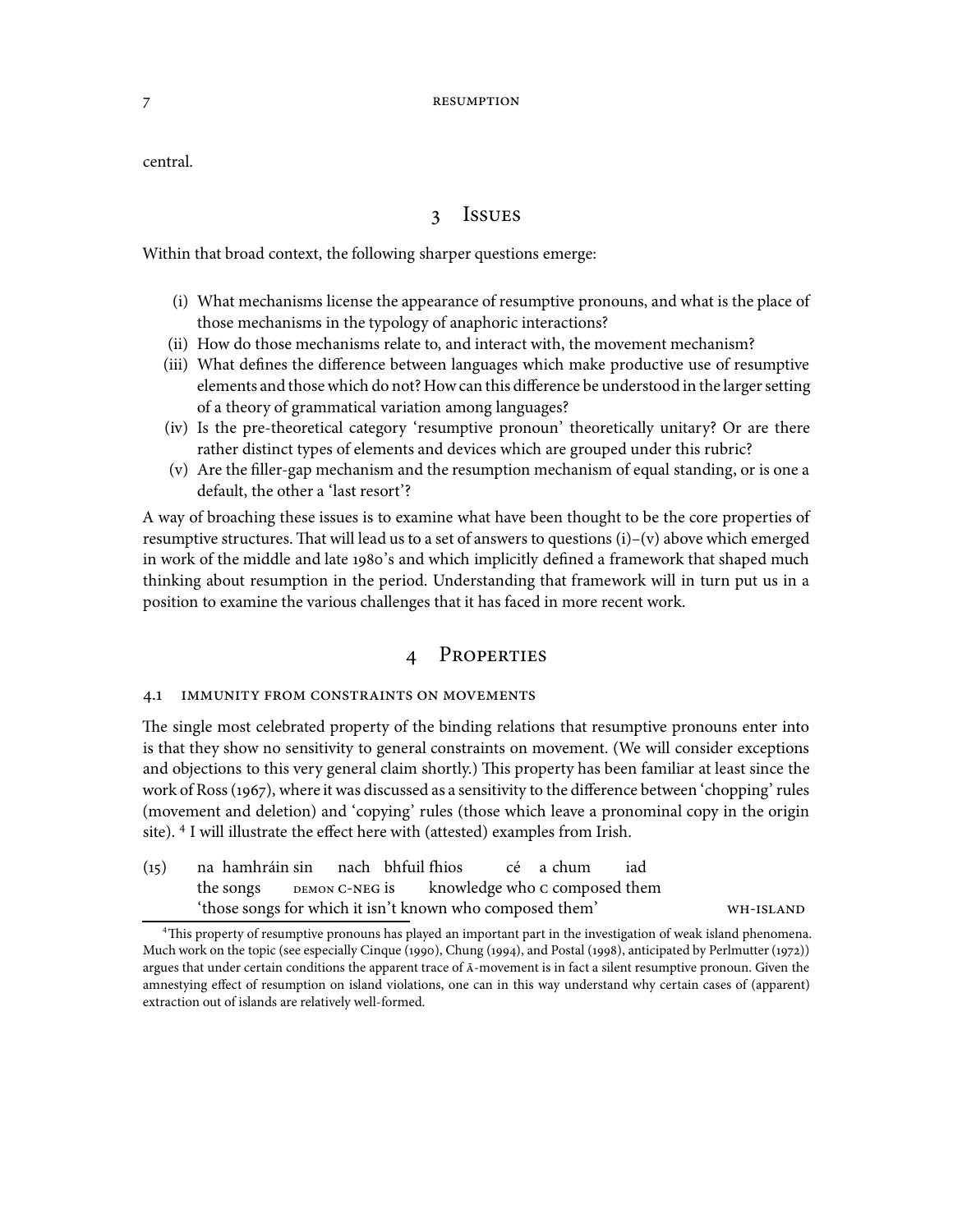- () cúpla teach aíochta couple house lodging. GEN C be. PRES fame on the meals C prepare. PRES they a bhfuil cáil ar na béilí a ullmhaíonn siad 'a few inns that are famed for the meals they prepare'
- (17) cathracha nach sibh a chuir suas iad cities C-NEG you c put up them 'cities that it wasn't you that built them' -
- $(18)$  tús beginning sorrow.GEN C go-by.COND buairimh go n-imtheóchadh na blianta sara réidhteofaí the years before relieve.COND-IMPERS it é 'the start of a grief that years would pass before it would be resolved'
- $(19)$ the howling uaillfeartch nach bhfuarthas cómhartha gur cluineadh C-NEG get.IMP.PAST sign c hear.IMP.PAST it í 'the howling that no sign was received that it had been heard' -

It is perhaps worth pointing out that even very complex examples involving islands within islands are fully well-formed when resumption is deployed. In  $(20)$ , for example (an attested example), the (first) resumptive is contained within an adjunct island which is in turn contained within a relative clause island, both of which exclude the ultimate binder of the pronoun (the relative clause head):

(20) chun an ghoirt úd to the field DEMON C I-feel go mbraithim pé whatever absence health.GEN C is díth sláinte a bhíonn orm on-me ag dul PROG-go in-it to-me PROG-separate with-me when it INF-leave to-me ann dom ag scaradh liom le linn é a fhágaint dom 'to that field that I feel whatever ill-health is on me as I enter it parting from me as I leave it'

The examples cited in  $(15)-(20)$  illustrate a lack of sensitivity to subjacency effects, but it is well known that resumptive pronouns also amnesty ungrammaticalities classically attributed to the Empty Category Principle ( $ECP$ ), as can be seen in the (informal) English examples in (21):

- $(21)$  a. He's the kind of guy that you never know what he's thinking.
	- b. \*He's the kind of guy that you never know what **–** is thinking.
	- c. They're the kind of people that you can never be sure whether or not they'll be on time.
	- d. \*They're the kind of people that you can never be sure whether or not  $\bar{z}$  will be on time.

#### 4.2 STRONG CROSSOVER

The relation between a resumptive pronoun and its binder, then, does not show sensitivity to the locality conditions thought to be diagnostic of the movement relation. It does, however, exhibit a number of properties characteristic of  $\bar{A}$ -binding. Specifically, the bound element itself behaves like a variable (understood for present purposes as being an element whose most local binder occupies an  $\bar{A}$ -position). There are at least two senses in which this is true. At the most fundamental level, it is the resumptive element which is the syntactic correlative of the semantic variable which is found in every  $\bar{A}$ -binding construction. In addition, though, there is a more specific sense in which resumptive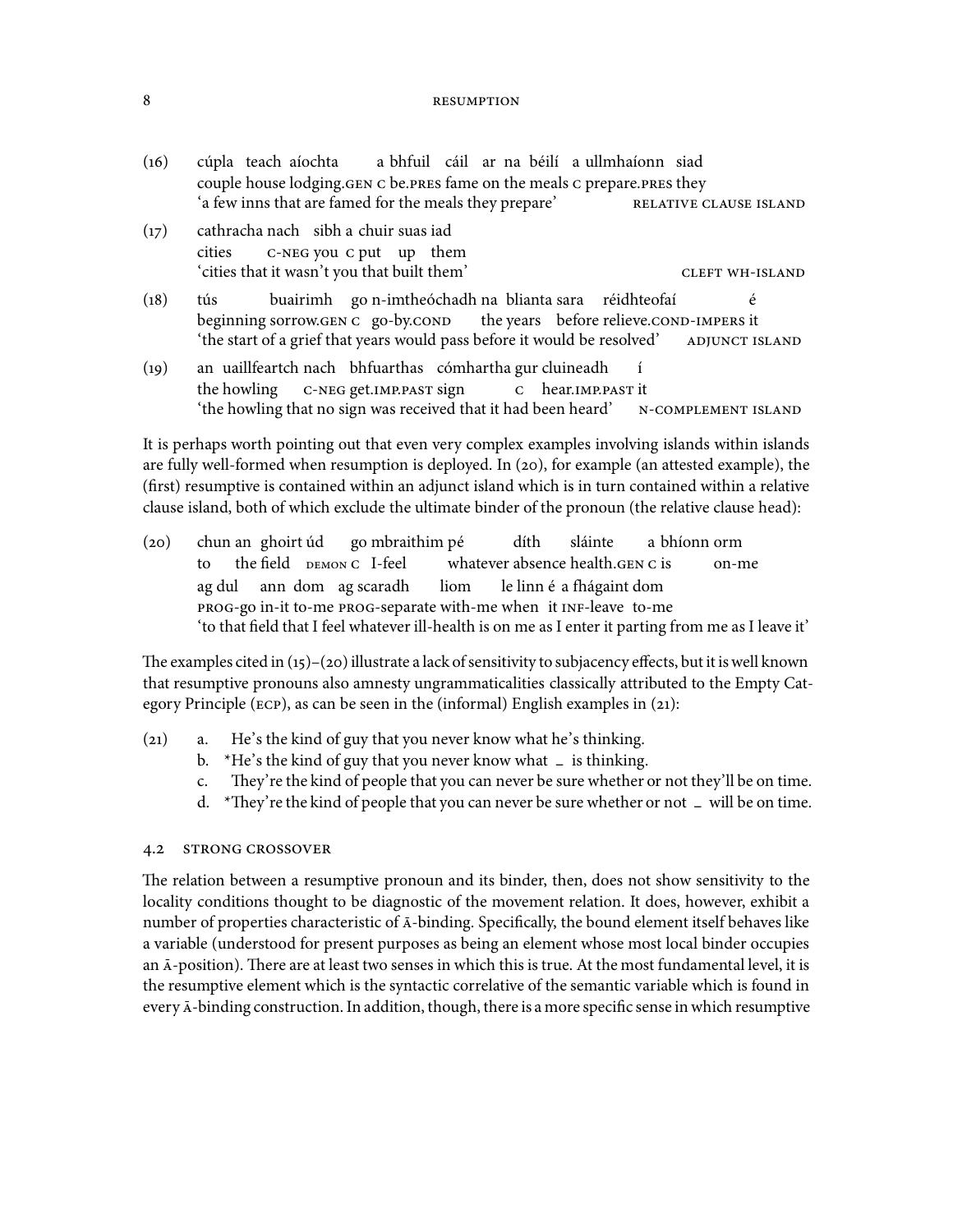pronouns 'behave like variables'. Traces left by movement to  $\bar{A}$ -positions are subject to the Strong Crossover effect (Postal (1971), Wasow (1974)) defined in (22) and exemplified in (23):

- $(22)$  STRONG CROSSOVER EFFECT The trace of movement to an  $\bar{A}$ -position may not be anaphorically linked with a c-commanding pronoun.
- (23) \*Who did she<sub>j</sub> claim  $\left[ \begin{array}{c} 2 \end{array} \right]$  **a** arrived earliest]?

In  $(23)$ , the gap in the embedded subject position is c-commanded by, and co-indexed with, the pronoun she, resulting in ungrammaticality. Chomsky (1981) proposes to derive this effect from Condition c of the Binding Theory, which requires that a certain class of elements (non-pronominal DP's in particular) not be bound by an element in an A-position. Whether or not this proposal is right (see Lasnik (1989) for a proposed refinement and Postal (1997) for an argument that the approach is misguided), the phenomenon itself provides us with a useful question to ask: do resumptives resemble WH-traces in giving rise to Strong Crossover effects? The answer so far seems to be that they do. The Irish example in  $(24)$  (from McCloskey (1990)) is typical:

 $(24)$ that the man c said the bastard c kill.conp he us an fear ar dhúirt an bastard go maródh sé muid. "That's the man<sub>j</sub> that the bastard<sub>j</sub> said that he<sub>j</sub> would kill us.' TRISH

The experiment was subsequently replicated in a number of Semitic languages—see Shlonsky (1992) on Hebrew and Palestinian Arabic, Aoun et al. (2001) on Lebanese Arabic.

# 4.3 WEAK CROSSOVER

Although resumptive pronouns share with variables a sensitivity to Strong Crossover, a body of observation emerged quite early (Sells (1984a,b), McCloskey (1990), Shlonsky (1992)) suggesting that they show no Weak Crossover effects.<sup>5</sup> Weak Crossover (Wasow (1974) and volumes of later work) arises when a variable corefers with a pronoun which does not c-command it. The Irish example in (25), however, is fully grammatical in contrast with its English translation, which is degraded to some degree (Safir (1984, 1986, 1996)):

 $(25)$ the man c left his wife him fear $_j$  ar fhág a $_j$  bhean é $_j$ 'the man<sub>j</sub> that his<sub>j</sub> wife left  $\frac{1}{j}$ '

# 4.4 ANTILOCALITY AND THE HIGHEST SUBJECT RESTRICTION

But if resumptive pronouns behave like variables, they also show what looks like a pronominal property. Pronouns are subject to an antilocality requirement—a pronoun and its antecedent cannot oc-

<sup>&</sup>lt;sup>5</sup>We will discuss apparent exceptions shortly. For extended discussion and an important counter-proposal, see Demirdache & Percus (2011).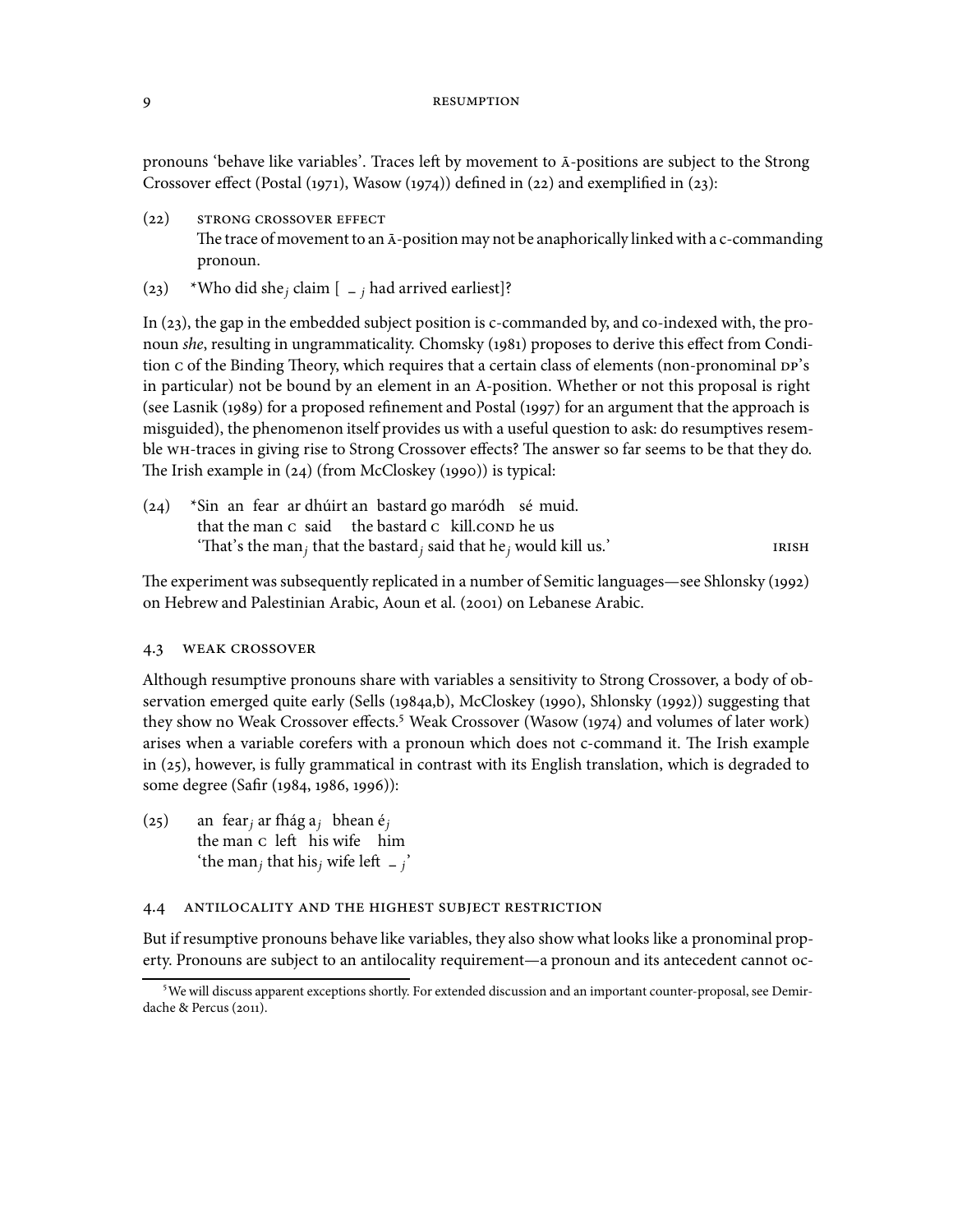cupy the same local domain. In the area of A-binding, this requirement is encapsulated in Condition B of the Binding Theory (Chomsky (1981)), whose effect is seen in English cases like (26):

- (26) a. \*Charles<sub>j</sub> is proud of him<sub>j</sub>.
	- b. \*Each actress, nominated her<sub>j</sub>.

Resumptive pronouns in a range of languages (Doron (1982), Borer (1984), Shlonsky (1992), Ouhalla (1993), Schafer (1994), Bondaruk (1995), Krapova (2009), Harizanov (2011)) show a restriction which has been argued to be grounded in a similar allergy to binding that is too local. In these languages, a resumptive element may not occupy a subject-position immediately subjacent to its binder. This condition, known as the HIGHEST SUBJECT RESTRICTION (McCloskey (1990)), is illustrated with the contrasting Irish examples in  $(27a)$  and  $(27b)$ :

|  |    | man C-NEG.PAST remained he in-the home |  |  |              |
|--|----|----------------------------------------|--|--|--------------|
|  |    | 'a man that didn't stay at home'       |  |  | IRISH        |
|  | b. | fear nár fhan Lea bhaile               |  |  |              |
|  |    | man C-NEG.PAST remain in-the home      |  |  |              |
|  |    | 'a man that didn't stay at home'       |  |  | <b>IRISH</b> |

Many analyses make a link between this phenomenon and the antilocality property typical of pronouns in general (Borer (1984), McCloskey (1990)). One way of implementing the general idea is presented in McCloskey (1990), drawing on earlier work by Aoun & Li (1989). There it is proposed that the disjointness requirement defined by Principle B of the Binding Theory should be extended to the domain of  $\bar{A}$ -binding. A formulation like the one below has the required consequences (Aoun & Li (1989), Aoun & Li (1990), McCloskey (1990), Aoun & Li (1993)):

(28) THE A-BAR DISJOINTNESS REQUIREMENT A pronoun must be  $\bar{A}$ -free in the least complete functional complex containing the pronoun and a subject distinct from the pronoun.

To see how this will work, consider the schematic structure in  $(29)$ .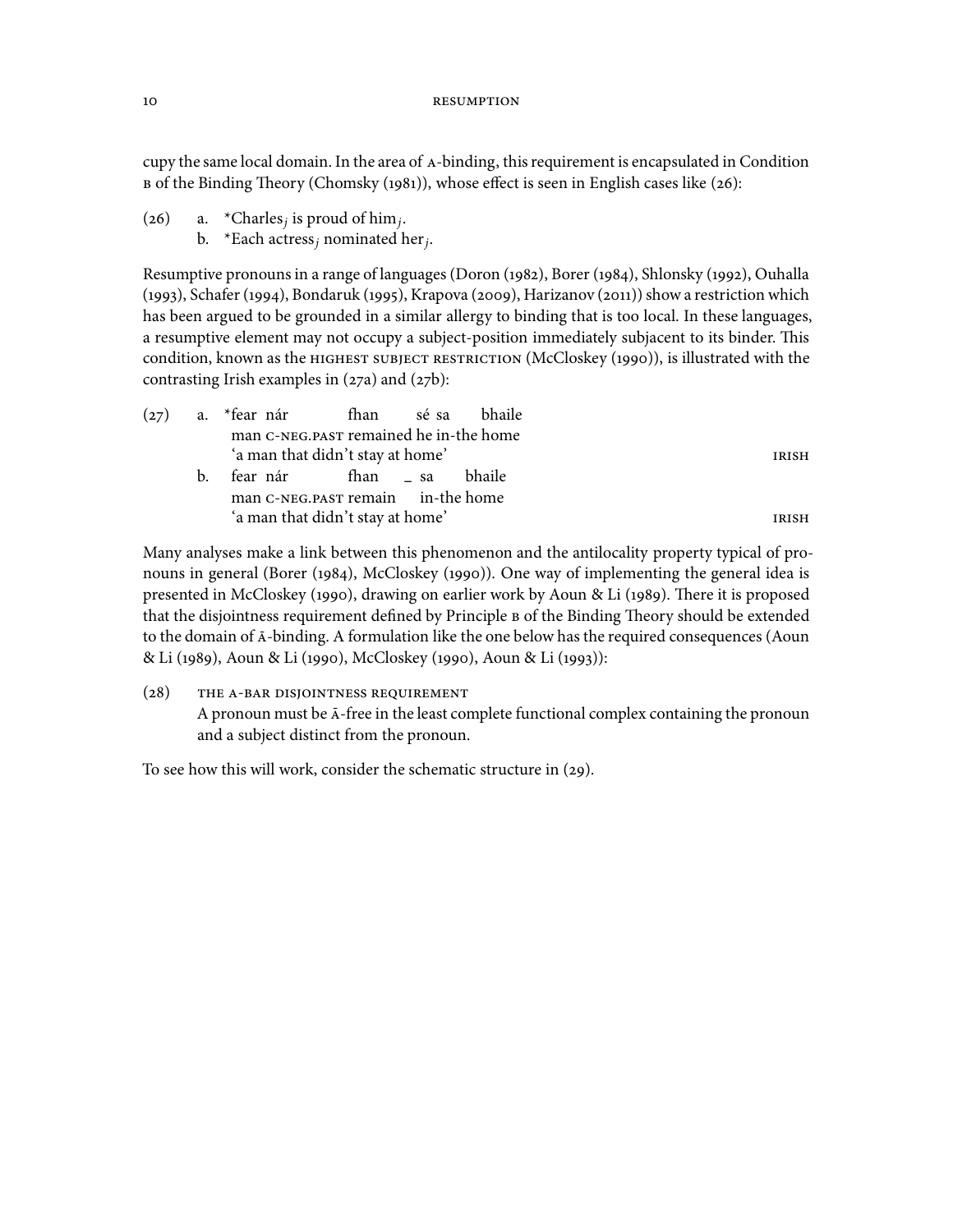

Assume for present purposes that the specifier of  $xp$  in (29) is the 'subject position' in the language in question. If the element in specifier of  $\overline{CP}$  binds the occurrence of  $\overline{pro}_j$  within x' (this will by definition be a non-subject), then the binding is not in violation of  $(28)$ , since the relevant  $\text{CFC}$  in this case is  $TP$ , and the pronoun is in fact  $\bar{A}$ -free within  $TP$ . When the element in specifier of  $CP$  binds  $proj$  in the specifier of xp, on the other hand, the structure stands in violation of (28) since here the least CFC containing the pronoun and a subject distinct from the pronoun is the higher TP (or the root) and the pronoun is not  $\bar{A}$ -free in this domain. There are numerous known difficulties for this approach,<sup>6</sup> but it is not irrational to hope that those difficulties could be resolved without sacrificing the essence of the proposal.

In sum, then, in many languages resumptive elements show the following array of properties:

- (i) their relation with their binders is island-insensitive
- (ii) they share with variables the property of triggering Strong Crossover effects
- (iii) the binding relation they enter into does not show Weak Crossover effects
- (iv) the binding relation they enter into is constrained by an antilocality requirement reminiscent of Principle **B** of the binding theory.

 $^6$  For some difficulties internal to Irish, see (McCloskey, 1990:footnote 14). Most revolve around an equivocation in (28) concerning the term 'subject'—which is not well-defined. An additional concern is that languages which have the Highest Subject Restriction in some form seem to differ in how they treat embedded subjects. In Irish, subjects of embedded clauses may freely serve the resumptive function (McCloskey, 1990:pp 210, 240)). But in Lebanese Arabic (Aoun et al. (2001)) they cannot. Certain languages (literary Welsh, Russian, Zurich German) ban both subject and object resumptives from the highest clause (Harlow (1981), Sells (1984b), Deprez & Hale (1986), Pesetsky (1998), Broihier (1995), Riemsdijk (1989)). Finally, not all languages which exhibit resumptive pronouns exhibit the HSR effect. We will consider a suggestion about one such group of languages shortly, but that suggestion will leave a number of cases untouched (see Suñer (1998), for instance, on (informal) Spanish, and Prince (1990) on Yiddish). Perhaps in such cases, there is no  $\bar{A}$ -binder at all and the pronoun trivially satisfies the  $\bar{A}$ -Disjointness Requirement. For alternative approaches to the HSR effect, see Deprez & Hale (1986), Shlonsky (1992), Pesetsky (1998).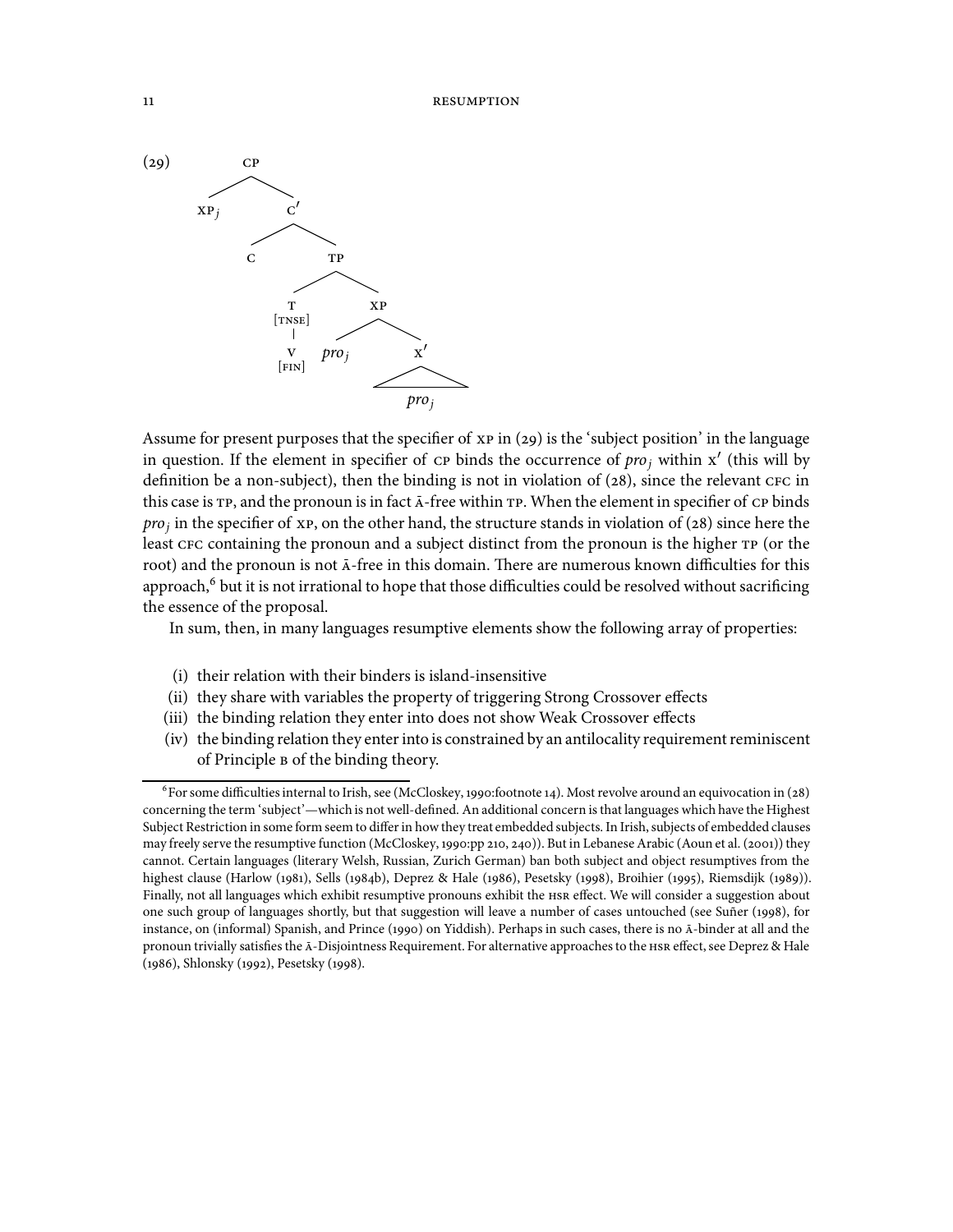## 4.5 A FRAMEWORK OF UNDERSTANDING

If such generalizations survive scrutiny, a consistent overall understanding emerges:

- $\circ$  The consensus view, since Lasnik (1976), had been that pronouns must be base-generated rather than created by transformation.
- $\circ$  Resumptive pronouns look just like ordinary pronouns. Therefore the null hypothesis is that resumptive pronouns should also be taken to be base-generated.
- Since the relation between the resumptive and its binder is therefore not created by movement, no sensitivity to constraints on movement is expected.
- o But it has been independently argued by Safir (1986) that the notion of 'variable' should be defined contextually (a variable is an element whose most local binder occupies an  $\bar{A}$ -position).
- $\circ$  That being so, resumptive pronouns must be variables and should be subject to Condition c. We therefore expect Strong Crossover effects.
- $\circ$  But resumptive pronouns are also pronouns. Therefore it is natural that they should exhibit the antilocality requirement characteristic of pronouns in general. This is the source of the Highest Subject Restriction.
- $\circ$  The absence of Weak Crossover effects is also consistent with the overall conception. Safir (1984, 1986, 1996) argues that Weak Crossover is to be understood as a violation of a general parallelism constraint which requires that all the variables bound by a single operator be of the same type—all pronominal or all non-pronominal. This requirement is respected in the Irish example in  $(25)$  (since both variables are pronouns) but violated in its English translation.

Standing back from the specifics, the intuition here is that unbounded dependency constructions are characterized by the presence of a bound variable, and that natural language provides two distinct ways to realize variable binding relationships—by way of a bound pronoun or by way of movement from the bound to the binding position.

# 5 OPEN ISSUES

It would be a large overstatement to call the understanding just sketched a 'consensus'. But something like this framework of ideas guided much work on resumption in the middle and late 1980's and into the 1990's, and an interesting research-agenda emerged from it—one that grappled with the important issues which it left unresolved. We will first survey some of those issues (many of them remain important) and then consider the ways in which the intellectual landscape shifted and became more complex, especially in work of the new millennium.

 $7$ See Hornstein (2001), Kayne (2002) for an argument that the consensus should be re-considered.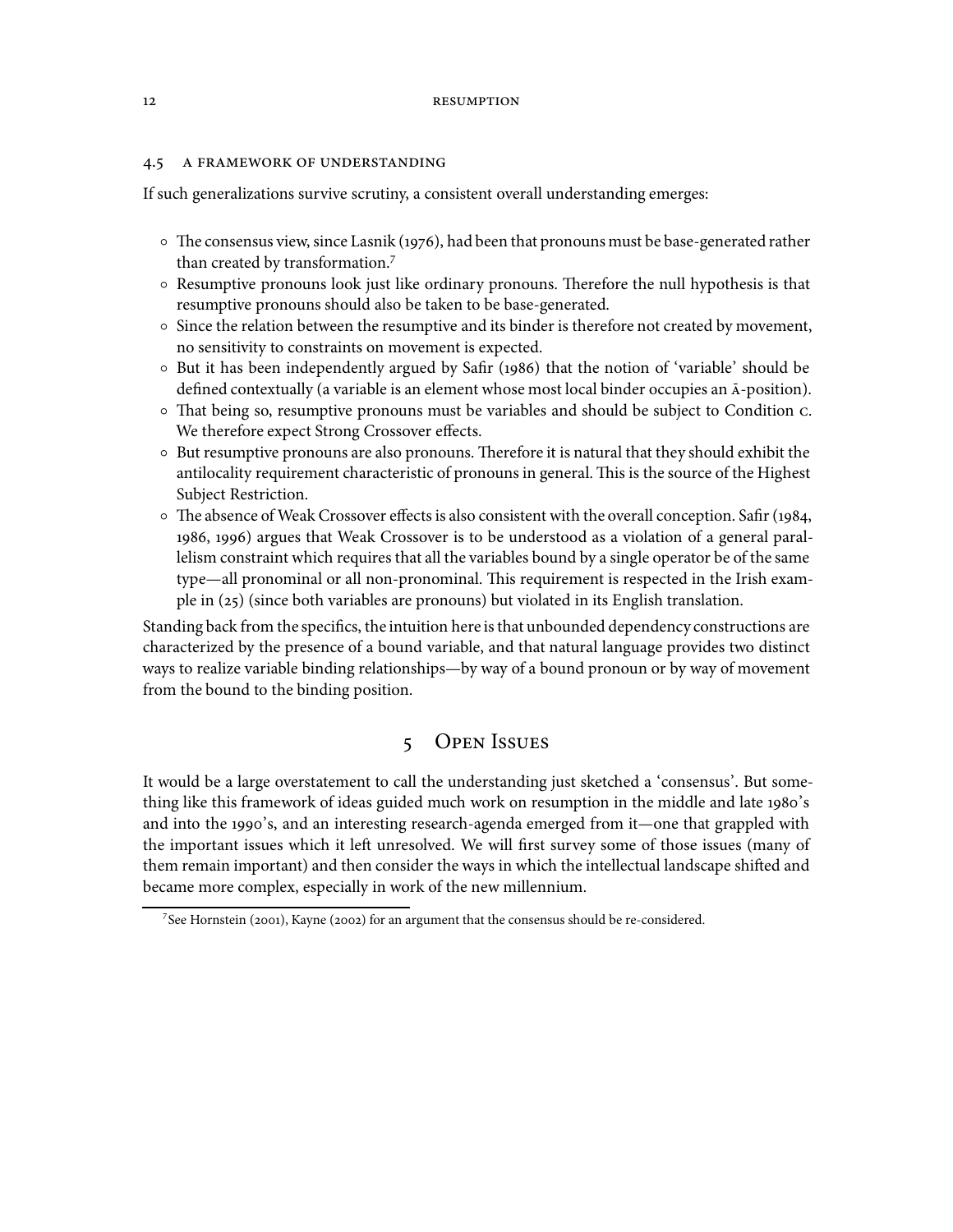#### 5.1 LEVELS OF REPRESENTATION

One of those issues concerns the level of representation at which resumptive pronouns are defined as variables, the two candidates most often considered being s-structure and  $LF$ . Chomsky  $(1982)$ argued that resumptive pronouns in English were identified as such (by being bound) only at the level of Logical Form. McCloskey (1990) presents an argument from Irish that resumptive pronouns in that language must be distinguishable from other pronouns at the level of s-structure. Shlonsky  $(1992)$  counters the argument and suggests a return to the position of Chomsky  $(1982)$ . One of the principal empirical issues at stake here is the question of whether or not resumptive pronouns license the appearance of parasitic gaps (an indicator of s-structure  $\bar{A}$ -binding). Sells (1984b) argued that, at least in Hebrew, resumptive pronouns do license the appearance of parasitic gaps and concluded that they must represent s-structure variables. Shlonsky (1992) challenges both the empirical claim and the conclusion derived from it.

# 5.2 LAST RESORT?

A second issue is whether or not the use of resumptive pronouns represents a last resort mechanism. The conception of resumption just outlined provides no reason to expect that it might in any sense represent a reach for the last resort. Resumption simply represents (on this view) one of the ways in which an  $\bar{A}$ -binding relation can be established. But many theoreticians have had the intuition that resumption is in fact a last resort mechanism, and have striven to design theories in which it would follow that resumption would be available only if movement (the unmarked way, on this view, to establish an operator-variable binding) were unavailable.

Conventional wisdom for English holds that resumptive pronouns appear, if not exclusively then at least in the general case, in positions from which movement would be impossible (see  $(21)$ ) above, for instance). But for many languages in which the resumptive strategy is more productively used, the situation seems different. And even for English, corpus studies (Prince (1990, 1997), Cann et al.  $(2005)$ ) tend to suggest that the conventional wisdom is not in fact correct for English either.<sup>8</sup> The apparent fact for Irish and similar languages is that resumptive pronouns and gaps are in free variation in all positions except those from which movement is impossible (in which resumption is the only option) and those affected by the Highest Subject Restriction (see  $(27)$  and  $(28)$ ), in which only a gap is possible. Similar facts appear to hold in Hebrew.

 $^8$ McDaniel et al. (1997) also report experimental data suggesting that children learning English (unlike adults) accept resumptive pronouns in positions in which traces are also possible.

<sup>&</sup>lt;sup>9</sup>The qualifying 'appear' is important here, because many of those who have argued for the last resort character of the resumption mechanism (Shlonsky (1992), Pesetsky (1998)) have argued for the existence of hidden factors which block movement (and hence force the appearance of resumptive pronouns) in all the cases in which resumptive pronouns appear. I know of no suggestion about what these hidden factors might be in the case of Irish. This issue is closely connected with the issue of how to understand the Highest Subject Restriction. If movement is freely available from subject-position, and if resumption is possible only when movement is impossible, then it will follow that resumptive pronouns will never appear in subject position. See Shlonsky (1992) in particular for a development of this line of thought.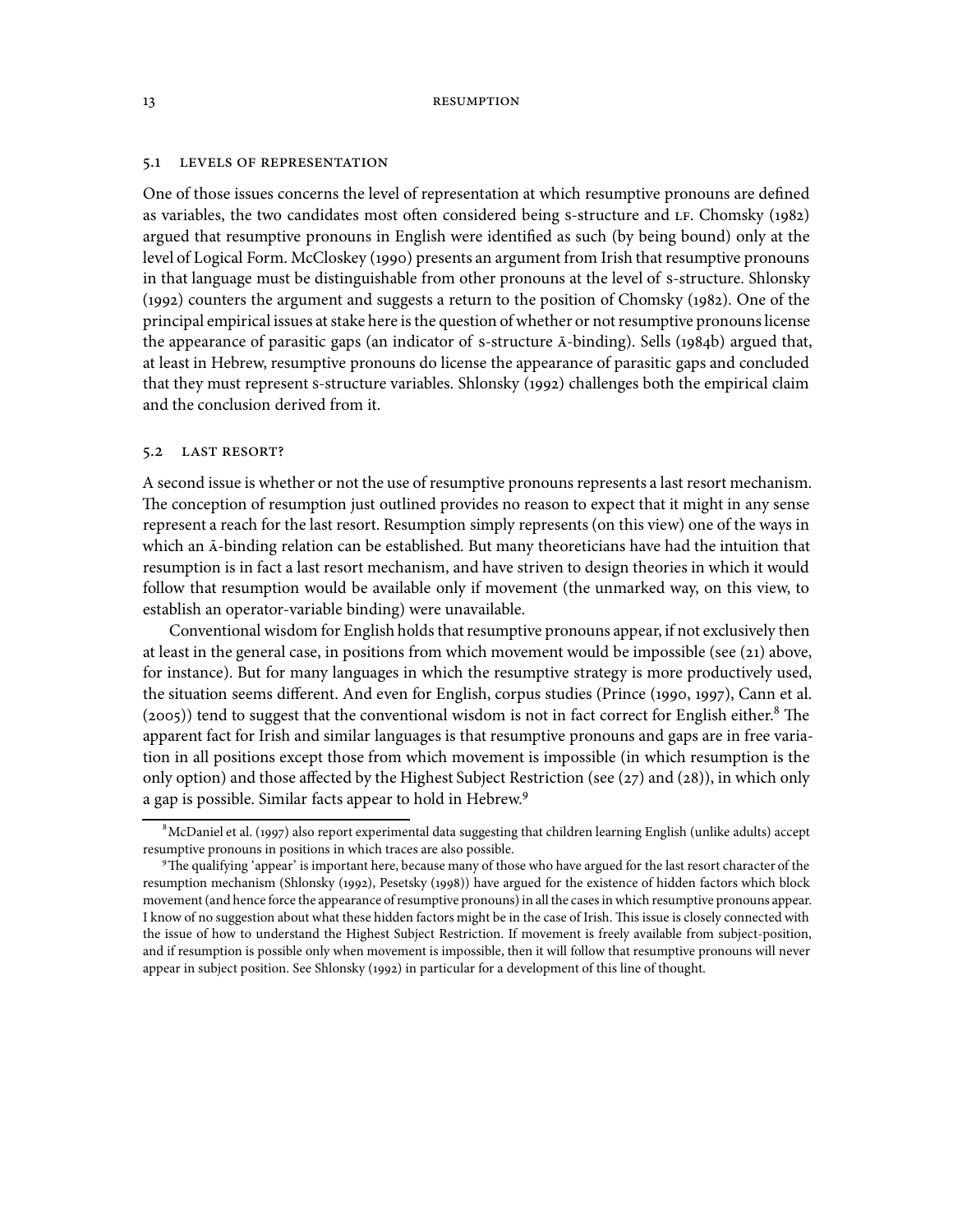#### 5.3 THE IDENTITY OF THE BINDING ELEMENT

The issues considered so far have been the focus of a great deal of discussion. In this section I want to highlight an issue which is, in view, of central importance, but which has been less discussed.

There is strong evidence (as we have seen) that resumptive pronouns function as 'variables' in the technical sense. Given the theoretical context in which we are working, this means that they must have a binder (a coindexed element in a c-commanding  $\bar{A}$ -position). There has also seemed to be strong evidence that the local binder of the resumptive element cannot be the overt element with which it is ultimately linked—the head of a relative clause, the interrogative phrase of a question, the focused phrase of a cleft and so on (McCloskey (1990), Safir (1986)). The evidence seems rather to suggest that that ultimate binding is mediated by a more local binding—between the resumptive pronoun and an element in CP. The Irish evidence, as we will see below, seems to be particularly clear on this point.

But what then should the binder of the resumptive pronoun be taken to be? The answer that has usually been given is that the binding element must be a null operator base-generated in the specifier-position of CP. The null operator is linked in turn with the ultimate binder by way of the relation called 'R-Binding' by Safir (1984). For the case of an interrogative structure, then, we will have the schematic structure in (30a) and for a relative clause, the schematic structure in (30b):

 $(30)$  a. [DP DP  $\left[\begin{smallmatrix}C\text{P} & \text{OP}\text{j} & \text{C}\end{smallmatrix}\right]$   $\left[\begin{smallmatrix}\text{TP} & \text{P} & \text{P}\text{PO}\text{j} & \text{P}\text{PO}\text{j}\end{smallmatrix}\right]$ b.  $[NP \ [CP \ OP_j \ C \ TP \ ... \ pro_j \ ... \ ]]$ 

There is a worry here, though—a worry that one might label 'the problem of eternal silence'. I mean by this that there are no cases, as far as I have been able to determine, in which the postulated operator is other than null. No language, I believe, has an element foo such that one finds relative clauses analogous to  $(31)$ :

(31)  $\left[\begin{array}{cc}$  [DP the guy  $\left[\begin{array}{cc}$  foo that  $\left[\begin{smallmatrix}T_P\end{array}\right]$  is poke to him  $\end{array}\right]\right]$ ]

What one finds over and over again is some equivalent of  $(32)$ , with no audible element occupying the specifier-position of CP:

(32)  $\left[$  [DP the guy  $\left[$   $\right]$  cp that  $\left[$   $\right]$   $\left[$   $\right]$  spoke to him  $\left[$   $\right]$ ]

The conception of resumption as we have outlined it so far has no explanation for the apparent absolute absence of  $(31)$ , an absence which is hardly accidental. If invariant binding operators exist, it is not obvious what principle would force such operators to be phonologically null in every case.

The only set of proposals in this general family, as far as I know, which is not subject to this concern is that developed by Hamida Demirdache (1991, building in part on Browning (1987), extended and developed in important ways in Demirdache & Percus (2011)), who argues that the specifier position of CP is empty until LF. In the derivation of LF representations, the resumptive pronoun itself is taken to move into the specifier of CP. As long as movement between s-structure and LF is not subject to the same locality requirements as overt movement (Huang (1982) and much subsequent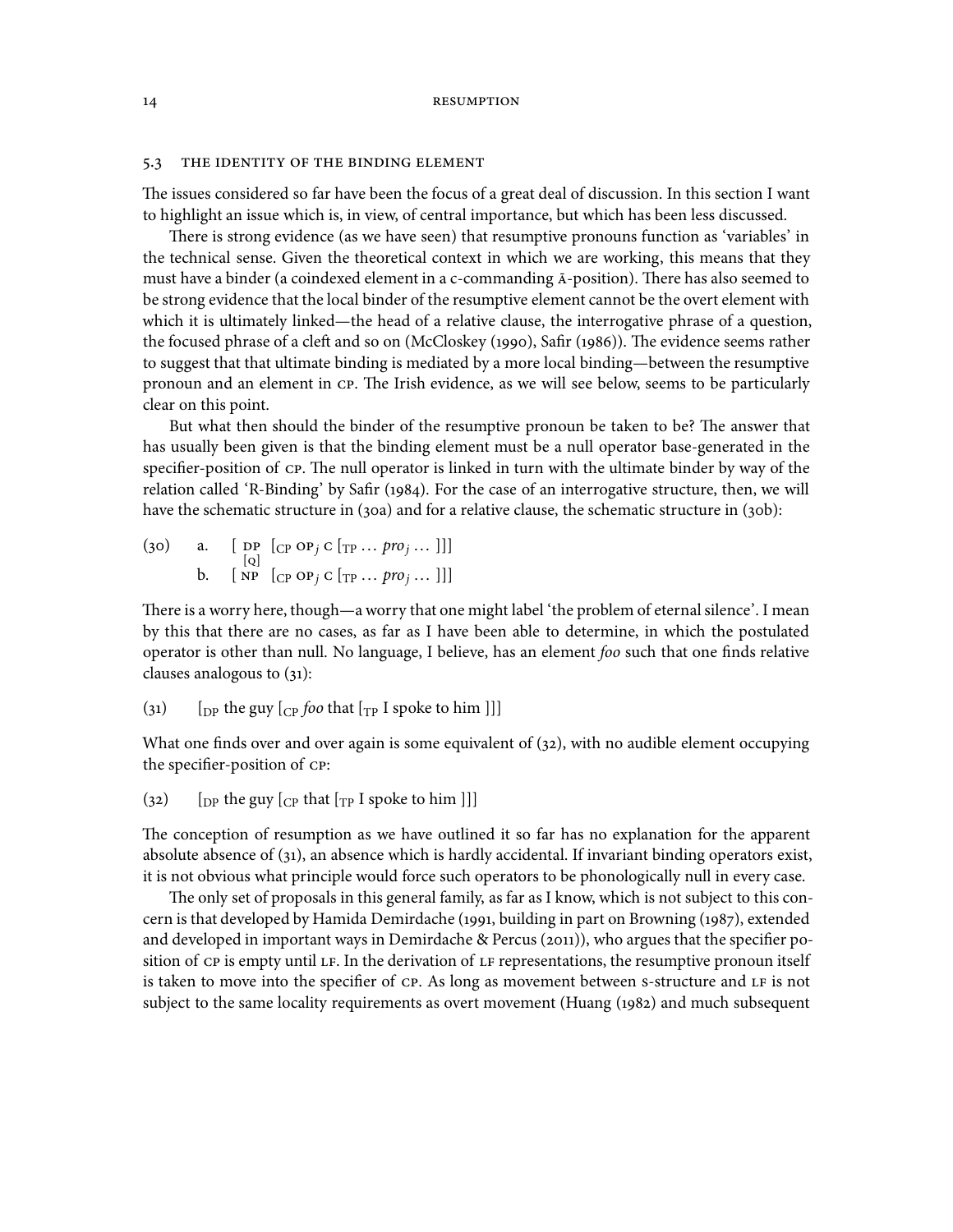work), this analysis is tenable and attractive.

# 5.4 PARAMETERS OF VARIATION

Finally, a remaining (and important) open issue concerns howlanguage-particular differences in this domain are to be characterized. For some languages (Hebrew, Lebanese Arabic, Irish) resumption is a fully-integrated aspect of the grammatical system. For others (English, for instance), it is typically regarded as an auxiliary phenomenon, not part of the grammar proper, but rather a device that speakers resort to under certain performance conditions (increased processing load in particular— Erteschik-Shir (1992), Dickey (1996)). Chao & Sells (1983) and Sells (1984b) present evidence from English that the distinction between the two language-types is necessary, delineate some of the distinctive characteristics of the two types, and introduce the term 'intrusive resumption' for the English type. They point out in particular that resumption in English relative clauses is degraded if the ultimate antecedent is quantificational:

 $(33)$  \*I'd like to meet every linguist that Mary wondered if she should invite *him* to the party.

We will return to these issues shortly in a slightly different context, but if the distinction between intrusive and grammatical resumption is well supported, as is widely assumed, then the theory of parameterization must provide a way to distinguish the two language-types. One proposal which has seemed plausible is that the relevant property is a property of the functional head c. If resumptive pronouns are bound by null operators in the specifier of CP, then it is natural that the heads which host such binding operators in their specifiers should bear a distinctive morphosyntactic feature. In this light, it is significant that in Irish (and also in Bulgarian—see Rudin (1986), Krapova  $(2009)$ , Harizanov  $(2011)$ ) there is a distinctive finite complementizer which appears in the context of resumption. The morphosyntactic feature which sets that complementizer apart from others can then be taken to reflect the relevant parametric property. The crucial facts are illustrated for Irish in the two examples of  $(34)$ :

- $(34)$  a. the girl ghirseach a ghoid na síogaí <sub>–</sub>  $C_1$  stole the fairies 'the girl who the fairies stole'
	- b. ) an ghirseach ar ghoid na síogaí í the girl C<sub>2</sub> stole the fairies her 'the girl who the fairies stole'

Here there are distinct complementizers ( $a$  versus  $ar$  in this context) depending on whether we have binding of a gap or binding of a pronoun (see McCloskey (1990, 2001, 2002) for detailed discussion). If this line of analysis stands, then this instance of parameterization is in harmony with the conjecture (called the 'Borer Chomsky Conjecture' by Mark Baker (2008)) that parametric differences reflect featural properties of functional lexical items.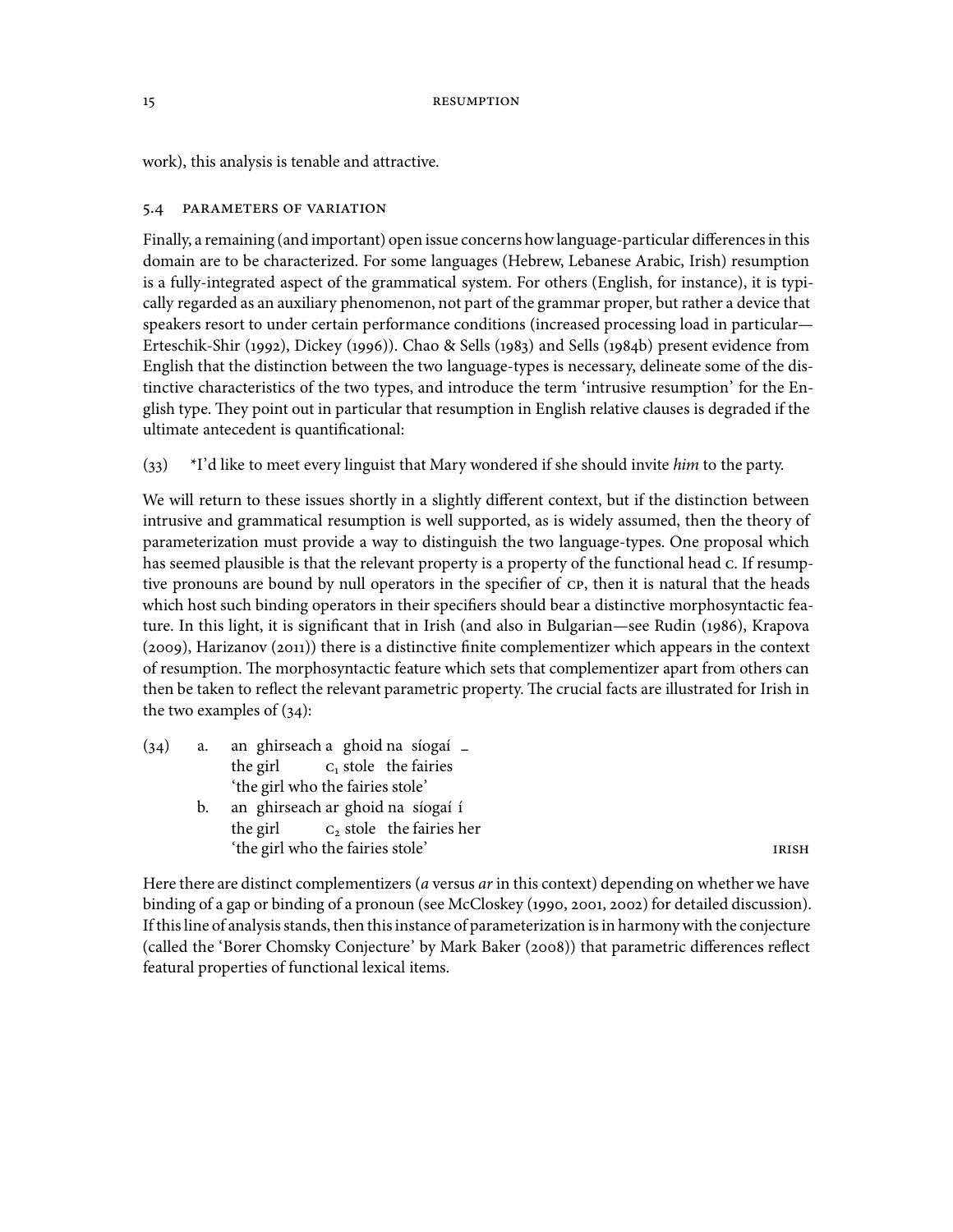# 6 MOVEMENT AND RESUMPTION

The issues just surveyed are substantial; some seem soluble, some seem deeper. Overall, though, the conception is internally coherent and could make some claim to cross-linguistic generality. We must now look, though, at some issues which pose more fundamental problems and force substantial revisions. All have to do with the interplay between resumption and movement.

## 6.1 SWEDISH, VATA AND GBADI

Engdahl (1985) provides one of the earliest comprehensive studies of resumption in a given language— Swedish in this case. A typical example is given in  $(35)$ :

(35) Vilket ord visste ingen hur det stavas? which word knew nobody how it is-spelled 'Which word did nobody know how it is spelled?'

Engdahl establishes that resumptive pronouns in Swedish have the following array of properties:

- $\circ$  they license parasitic gaps; see (36),
- they give rise to weak crossover effects,
- $\circ$  they satisfy the ATB requirement on extraction from coordinate structures; see (37),
- $\circ$  they worsen, rather than improve, subjacency violations; see (38), and
- they 'are used systematically only in the subject position of tensed clauses'—in fact, to void what would otherwise be 'COMP-trace' violations (p. 11).
- (36) Vilken fånge which prisoner was it the-doctors not could decide if he really var det läkarna inte kunde avgöra om han verkligen var sjuk utan was ill without att tala med **–** personligen? to talk with in-person 'Which prisoner was it that the doctors couldn't decide if he really was ill without talking to in person?'
- $(37)$ EXP are certain words that I often come-across finns vissa ord som jag ofta träffar på **–** men inte minns but not remember how they hur de stavas. are-spelled

'There are certain words that I often come across but never remember how they are spelled.'

(38) ?\*Vilken bil åt du lunch med någon which car ate you lunch with someone that drove it som körde den? 'Which car did you have lunch with someone that drove (it)?'

Engdahl concludes from these observations that resumptive pronouns in Swedish 'behave just like -traces' and are 'phonetically realized traces'.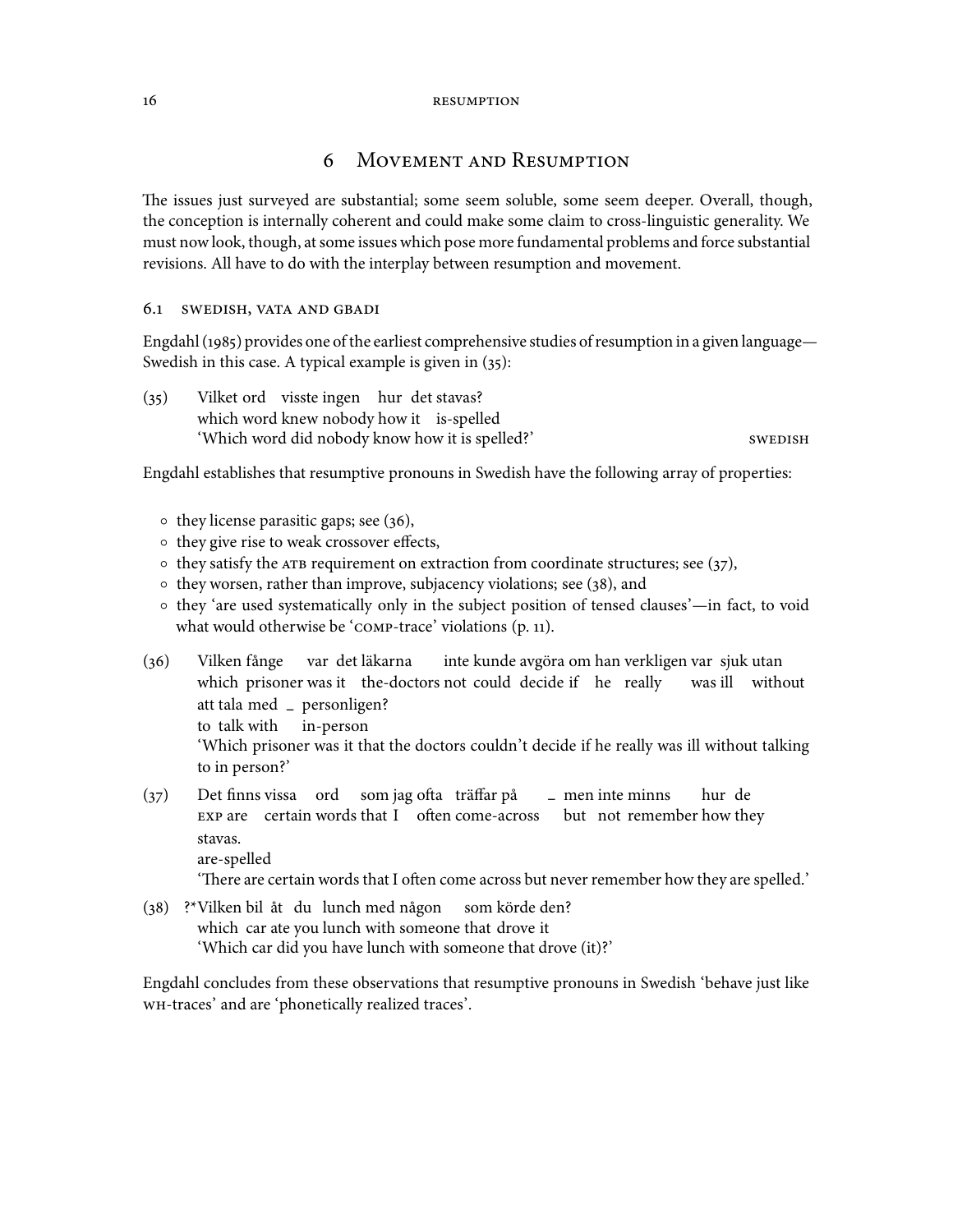At about the same time, and independently, Hilda Koopman 1982 (see also (Koopman, 1984:sections  $2.3.3.2$  and  $6.2.4$ ) made a very similar set of observations and drew similar conclusions about the behavior of resumptive pronouns in two Kru languages of North Africa—Vata and Gbadi.

In a similar vein, Tallerman  $(1983)$  reported for Welsh that the binding of clitic resumptive pronouns is island-sensitive in that language while the binding of augmented or independent resumptives is not, suggesting perhaps that clitic resumptives in that language are movement-derived while independent, or augmented, pronouns are not.

Faced with these observations, it becomes difficult to maintain the most straightforward view of the relation between resumptive pronouns and  $\bar{A}$ -bound gaps. Inspection of the string will never be enough to establish if a given instance of  $\bar{A}$ -binding is established by way of movement or by way of binding (and see Cinque (1990: Chap.3) and Postal (1998: Chap. 2) for evidence that silence in the gap position does not always imply the full suite of movement properties either).

But if it is possible to make sense of the idea that a pronoun can be the phonological exponent of a moved phrase, the larger conceptual architecture is not severely threatened. And with the advent of the Minimalist Program for syntax (Chomsky  $(1993, 1995, 2000, 2001)$ ) the idea of 'spelling out a trace' became less mysterious than it was when first proposed. If movement involves the creation of multiple occurrences of a single phrase, then it must be asked in which position or in which positions the 'moved' phrase is realized. And there are languages, it seems, in which almost all of the occurrences of a single phrase may be realized phonologically, as seen for instance in Alber's careful (2008) study of Tyrolean German:

| (39) | a. Prum glapsch du prum dass dr Hons net kemmen isch?                  |                     |  |  |  |  |  |
|------|------------------------------------------------------------------------|---------------------|--|--|--|--|--|
|      | why think you why c not come is                                        |                     |  |  |  |  |  |
|      | 'Why do you think Hans did not come' (Alber, 2008:(21a))               |                     |  |  |  |  |  |
|      | b. die Fraindin mit der wos sie glap mit der wos die Maria spieln tat. |                     |  |  |  |  |  |
|      | the friend with who c she thinks with who c                            | play would          |  |  |  |  |  |
|      | 'the friend with whom she thinks that Maria should play.'              | (Alber, 2008:(21b)) |  |  |  |  |  |

From this, it is a relatively small step to the idea that a DP which has undergone  $\bar{A}$ -movement might be realized phonologically; and it is a smaller step still to imagine that the lowest of those occurrences might be only partially realized—say as a head  $D$ . And if pronouns are determiner heads with no (audible) complement (Postal (1970), Abney (1987), Koopman (1999), Déchaine & Wiltschko (2002), Sauerland (2000, 2008), Elbourne (2001) among many others), we will have, with little extra theoretical machinery, movement chains which respect the usual locality conditions but which terminate in pronouns.<sup>10</sup> The type of resumptive element documented by Engdahl and Koopman (showing a full array of movement-related properties but pronounced as  $D$ ) seems to virtually demand a treatment along these lines. If this interpretation is correct, the pretheoretical category 'resumption' does not represent a theoretically uniform phenomenon (issue (iv) of section 3 above); rather, apparently similar surface forms across and within languages hide very different derivational histories. It should

<sup>&</sup>lt;sup>10</sup>Recent treatments of clitic doubling invoke very similar mechanisms for A-Chains, except that in that case it is the head rather than the tail of the chain which is realized as a clitic pronoun. See Anagnostopoulou (2003), Harizanov (2014).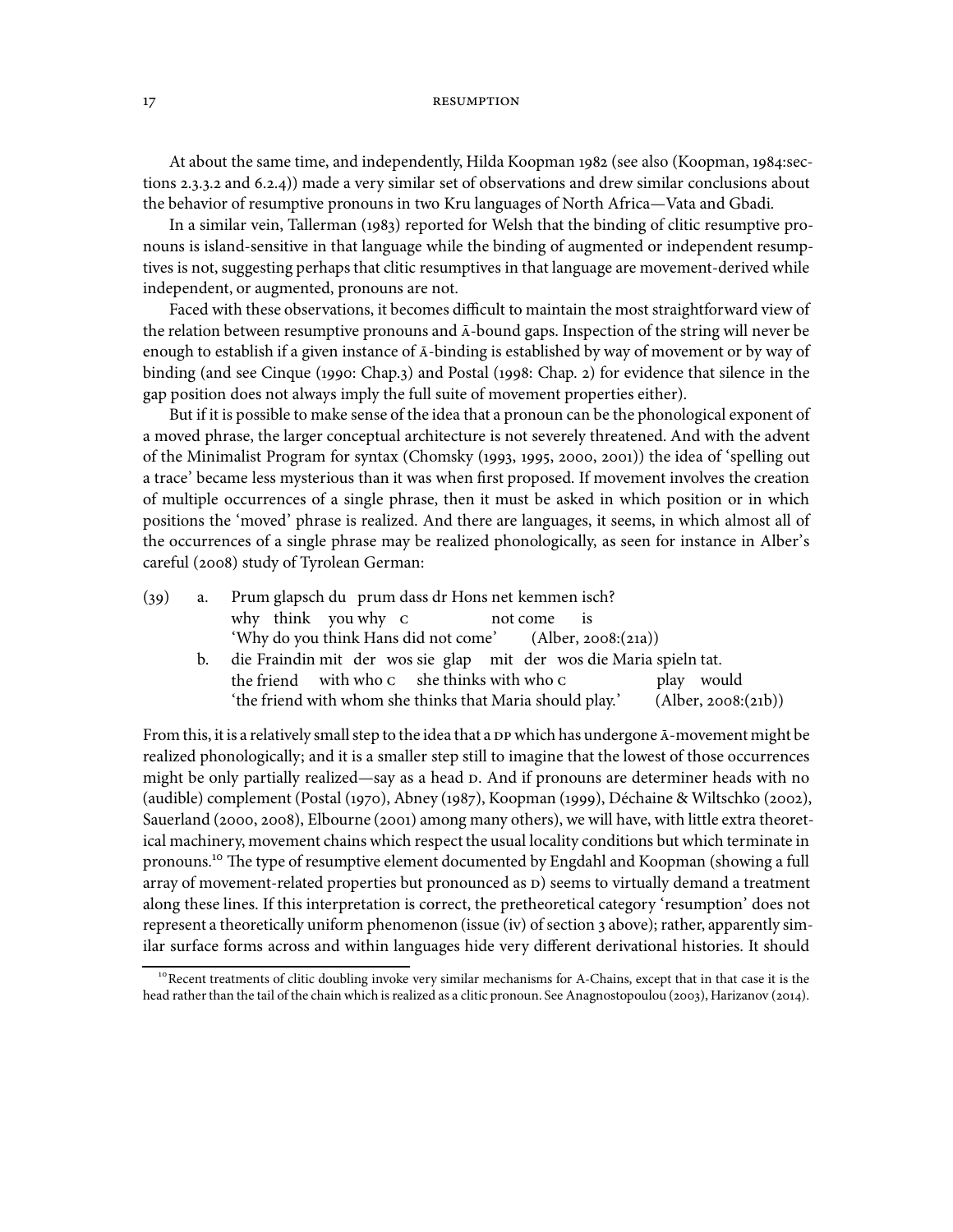hardly be surprising that this turns out to be the case.<sup>11</sup>

Obviously a great deal remains to be resolved here. For our purposes though, what is important is that there is an important sense in which these results do not challenge in any very deep way what I have called here (optimistically) the consensus view. The two sets of properties—those of movement-derived constructions and those of non movement-derived constructions—still line up in neat opposition. In Swedish, Vata and Gbadi,  $\bar{A}$ -binding relations which terminate in a pronoun show a constellation of properties characteristic of  $\bar{A}$ -movement. In Irish and similar languages, resumptive pronoun constructions show none of those properties. Beginning in the early years of the second millennium, however, a series of important studies posed more fundamental challenges for this overall view.

# 7 CHALLENGES AND EXPERIMENTS

Since 2000, two principal strands of research have enlivened debate about the status of resumption, although, interestingly, they have made little contact with one another. The first such strand proposes to extend the role of syntactic movement in understanding resumption and develops a new way of understanding what kind of movement might be involved. The second strand uses new methodologies, focusing on (i) large-scale acceptability studies and (ii) psycholinguistic studies of the production and processing of resumptive structures. This second strand of investigation has opened important new perspectives on the relation between grammars and production systems. We begin, though, with the first strand.

## 7.1 MOVEMENT REDUX

Two studies published at the beginning of the second millennium were of central importance in extending the role of movement in analyses of resumption—Aoun et al.  $(2001)$  and Boeckx  $(2003)$ . Central to the concerns of Aoun et al. (2001) were questions about reconstruction and its interaction with resumption, and in this it is typical of much of the new work.<sup>12</sup> The issues had been raised before

<sup>&</sup>lt;sup>11</sup>It also seems to follow that subject ECP effects must be, in some important sense, phonological. On the view we are currently exploring, the difference between Swedish (35) and its ungrammatical counterpart without the subject resumptive is detectable only after spell-out routines have done their work. See McDaniel & Cowart (1999) for relevant discussion of the English counterparts. This conclusion in turn makes contact with the strand of more recent work which suggests that many traditional island and ECP effects may find their explanation in the space between the syntax proper and the linearized prosodic and phonological string—a move driven in part by study of cases in which ellipsis ameliorates what would otherwise have been island violations (Ross (1969), Merchant (2001), Lasnik (2000), Fox & Lasnik (2003, 2004), Boeckx (2003)). See also De Chene (1995) for relevant observations.

<sup>&</sup>lt;sup>12</sup>This is not true of Boeckx (2003), however, whose discussion of reconstruction effects under resumption (pp. 155-) is notably brief and tentative. For Boeckx, the principal argument for analyzing resumptive elements via movement derives from the Condition C effects discussed above in section 4.2, which are taken to be "suggestive of movement" (p. 20). Boeckx' account goes a step further than Aoun et al. (2001) in arguing for a uniform analysis of resumptive elements in which they are always derived by movement from structures like  $(41)$ , even when they occur inside islands and the resultant movement must therefore be island-violating. This is possible within the framework developed in the book because it is assumed there that the core movement operation may be de-coupled from Chomsky's (2000; 2001) AGREE,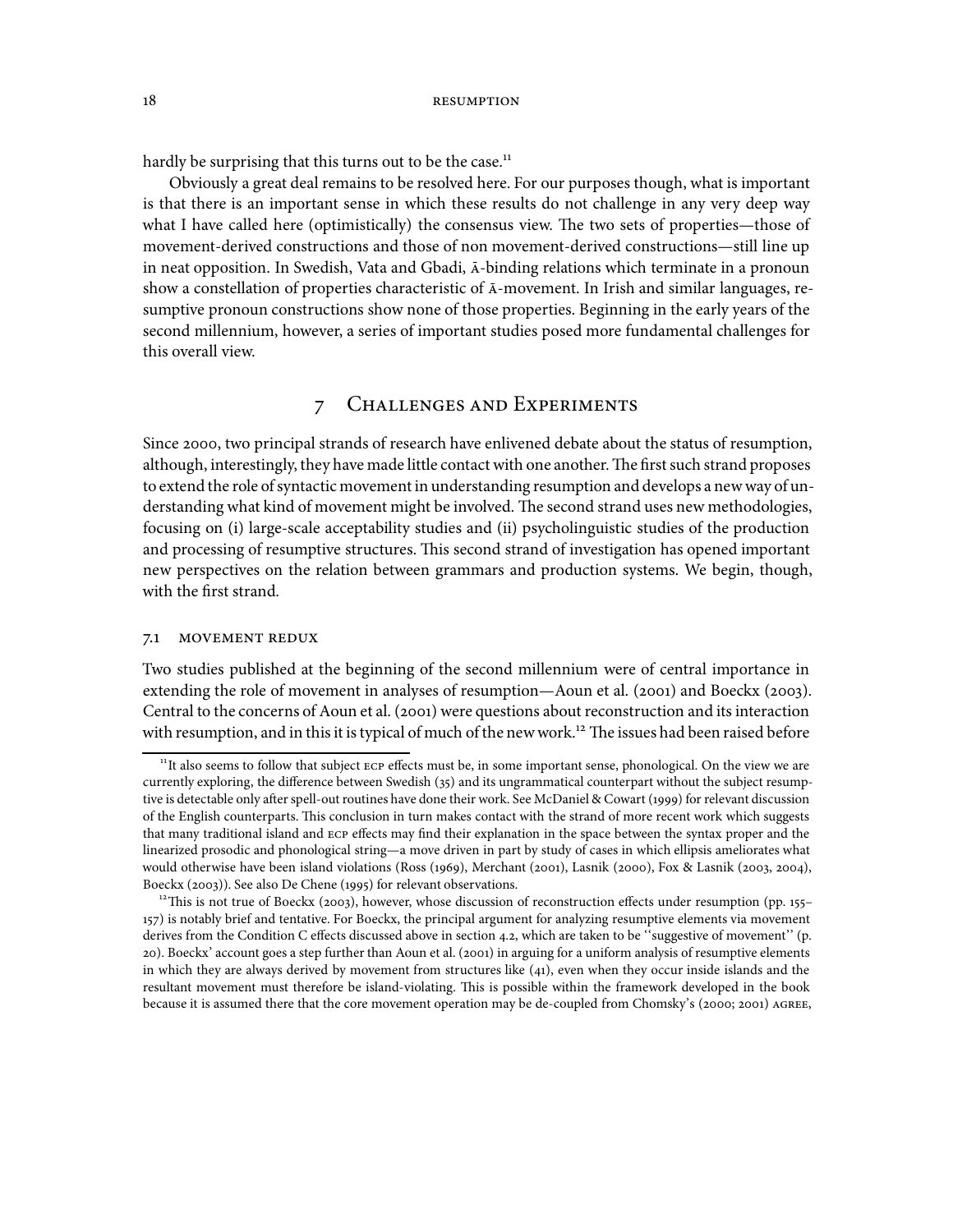(twenty years earlier) in Zaenen et al. (1981), which demonstrated systematic reconstruction effects under resumption for Swedish. But since the movement analysis of resumption is well supported for that language (see section 6.1 above), this positive finding is expected. Twenty-eight years later, Iliana Krapova (2009) demonstrated that, in Bulgarian, reconstruction effects are entirely absent under resumption. If Swedish and Bulgarian were the only extant language-types with respect to this interaction, then theoretical interpretation would be straightforward. In fact however, what has emerged from the extensive program of research that was re-initiated by the appearance of Aoun et al. (2001) is that there is remarkable and complex variation across languages with respect to how resumption and reconstruction interact.

The central observation made about Lebanese Arabic by Aoun et al.  $(2001)^{13}$  is that resumptive elements behave differently with respect to certain binding patterns, depending on whether or not they appear inside islands. The kind of case they are concerned with is  $(40)$ ,  $(25b)$  from their paper:

 $(40)$  təlmiiz-a student-her the-bad NEG told-1.PL no teacher that he l-kəsleen ma) abbarna walla m?allme ənno huwwe za?bar cheated.3.sG.MASC b-l-fahs in-the-exam 'Her bad student, we didn't tell any teacher that he cheated on the exam.'

LEBANESE ARABIC

In (40), the pronoun within the fronted phrase can be bound by the negative quantifier walla m?allme ('no teacher'). If such binding is possible only when the quantifier c-commands the pronoun, then the phrase talmiiz-a l-kasleen ('her bad student') must at some level of syntactic representation be in the domain of the negative quantifier. Aoun et al. (2001) argue that this implies a movement origin for the resumptive. As for the kind of movement involved, the paper (along with Boeckx  $(2003)$ ) proposes that antecedent and resumptive begin life as a single, large, DP-constituent, out of which the antecedent raises, stranding the resumptive element. (41a) indicates schematically the structure assumed for clitic resumptives;  $(41b)$  is what is assumed for resumptive epithets.<sup>14</sup>

which is the real locus of the locality constraints which lie behind island phenomena. Movement does, however, depend on the establishment of feature-matching between the targeted phrase and the probe which attracts it; this relation (MATCH) is remarkably free of locality constraints, so as to allow cases like the Irish (20) above. See Adger & Ramchand (2005) for related discussion concerning AGREE as the real locus of the locality constraints found in  $\bar{A}$ -binding structures.

<sup>&</sup>lt;sup>13</sup> Aoun et al. (2001) builds on an important series of earlier papers: Aoun & Choueiri (1996), Aoun & Benmamoun (1998), Aoun & Choueiri (2000). See also Boeckx & Hornstein (2008).

<sup>&</sup>lt;sup>14</sup>Haddad (2012) points out a difficulty for this proposal: the structure in (41)a is not in fact independently attested in Lebanese Arabic. It is is not clear why this should be so.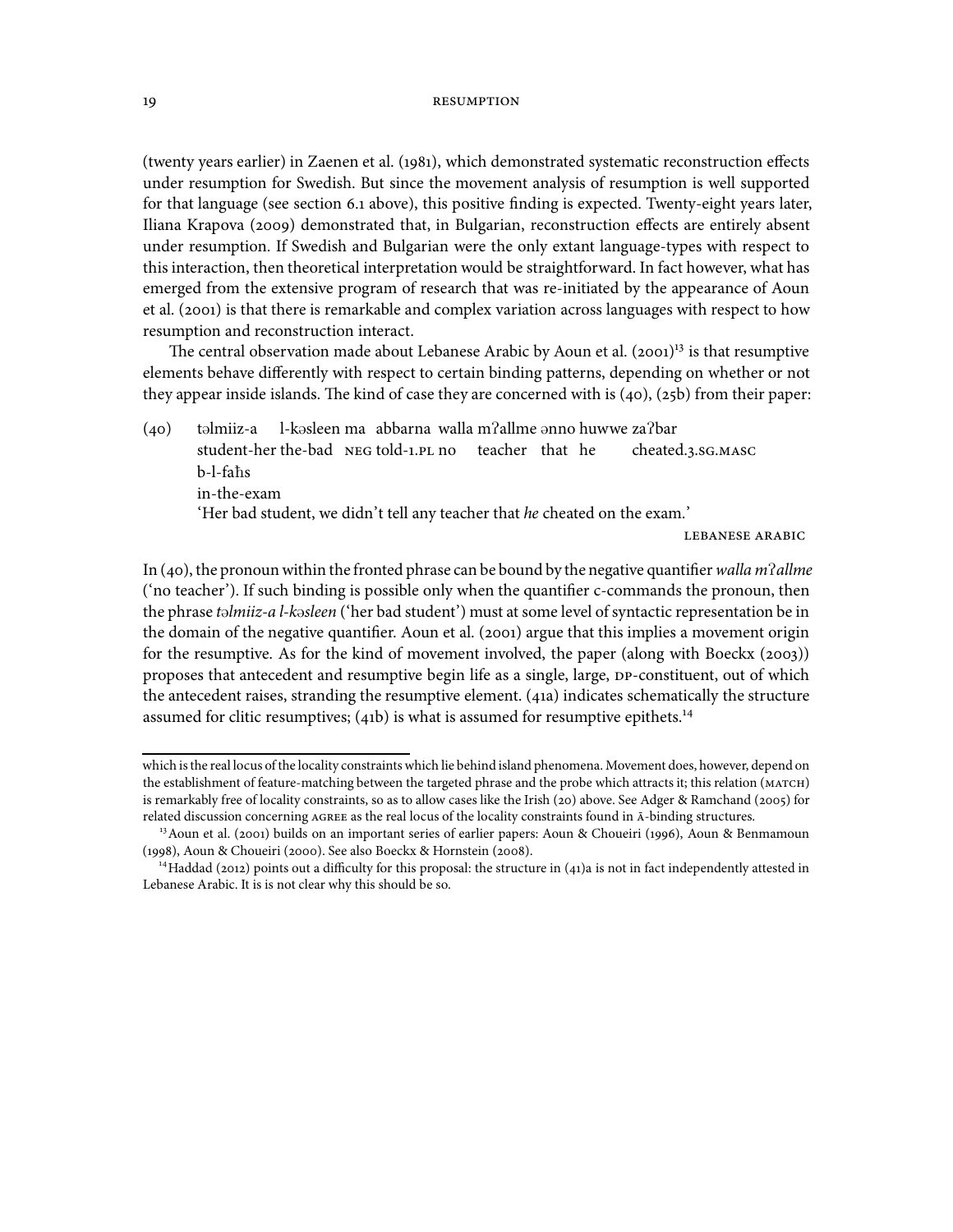

This overall interpretation of the facts is supported by the important observation that when the resumptive element is inside an island which excludes the binder, the bound interpretation of the pronoun becomes unavailable. Aoun et al. conclude that in Lebanese Arabic resumptive pronouns outside islands are formed by movement, while those inside islands are not.

The set of investigations launched by Aoun et al. (2001) has resulted in a great deal of new knowledge (see Rouveret (2011b: pp  $31-37$ ) for an excellent overview), but it remains very unclear what theoretical interpretation is warranted by this new knowledge. The empirical situation is summed up accurately by Rouveret  $(201b: p. 32)$  when he concludes that resumptive structures 'show some of the reconstruction effects displayed by  $\bar{A}$ -dependencies involving a gap, but not all of them'. In particular, variable binding under reconstruction (as in the Lebanese Arabic example in  $(40)$ ) has been shown to be possible in many languages, and very often across island boundaries (see Malkawi (2009) on Jordanian Arabic, Guilliot (2006) on French, Salzmann (2011) on Zurich German). But very few, if any, other reconstruction effects have been well established.

This is important, because of all the interpretive effects for which a claim can be made that syntactic reconstruction is required, variable binding is probably the one for which the empirical basis is least well established. Barker (2012) provides an extensive overview of the available evidence and concludes that there is strong evidence against any syntactic requirement of command on the quantifier variable relation, once the effects of scope are factored out. Typical of the kind of evidence he cites is  $(42)$  (due ultimately to Lauri Karttunen):

 $(42)$  The grade that each student receives is recorded in his file.

(i) byddai be.COND.3SG he PROG ensure.INF NEG.COMP be.COND.3SG but need some two actor other and he ef yn sicrhau na byddai ond angen rhyw ddau actor arall ac yntau ei he hun **REFL.3SG** ...

'he would ensure that there was only need for some two other actors and himself ... '

It is therefore very difficult to know whether the relevant interpretation is to be attributed to logophoricity or to (syntactic) reconstruction. Salzmann (2011) also documents reconstruction for reflexive binding in Zurich German.

<sup>&</sup>lt;sup>15</sup> Rouveret (2002, 2008) argues for reconstruction for Condition A in Welsh resumptive structures. The reflexive pronouns in question, however, (formed by adding the element hun to an ordinary pronoun) have strong logophoric/exempt interpretations, as in the attested example in (i), which I owe to David Willis: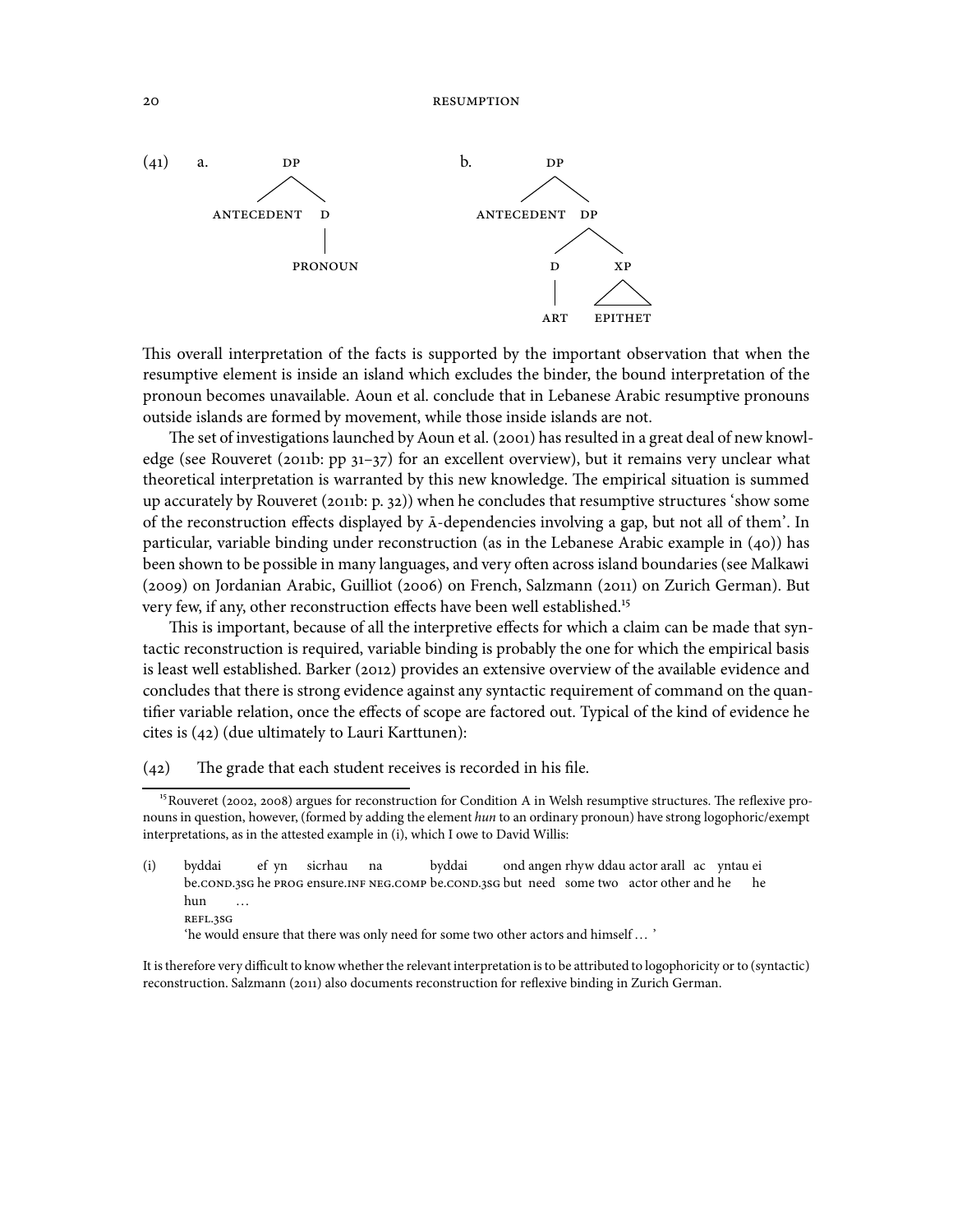In (42) the pronoun his is bound by the quantifier each student but it is very hard to imagine a believable syntactic representation in which that quantifier c-commands the pronoun it binds. But if there is no syntactic requirement of command between quantifier and variable, it is hard to know what to conclude about movement from observations like  $(40)$ . There are, in addition, well-known and well-understood alternative mechanisms available which would guarantee the appropriate binding relations in such examples—by way of 'semantic reconstruction' for instance (Halvorsen (1978), Cresti (1995), Rullmann (1995), Lechner (1998) among many others), depending on what semantic type is assumed for the resumptive element,<sup>16</sup> or by appealing to the role of implicit content within the resumptive pronoun itself (as in Guilliot (2006), Guilliot & Malkawi (2007), Malkawi & Guilliot (2007), Malkawi (2009), building on Sauerland (2000, 2008), Elbourne (2001)).

An equally plausible, and equally optimistic, assessment at present is that resumption will provide us with a good diagnostic for which 'reconstruction effects' are best attributed to semantic reconstruction (binding of a variable of the semantic type of a generalized quantifier) and which are better understood in terms of syntactic reconstruction (postulating lower occurrences in syntactic representations). What does seem clear is that, as (Rouveret, 2011b: p. 50) puts it, following a very careful assessment of the available evidence, 'the link between reconstruction and movement has to be loosened' (see also (Salzmann, 2011: p. 150–153)). This, it seems to me, is one of the important results to have emerged from the study of resumption. For a particularly important discussion of these issues, see Sichel  $(2014)$ .

## 7.2 EXPERIMENTAL WORK

Since the late 1990's, experimentalists and psycholinguists have been drawn to the investigation of resumption, and a rich body of experimental work now exists which has added enormously both to the range of observation we have to work with and to the theoretical interpretation of those observations. In some ways, these studies have refined the kinds of understandings that have emerged from descriptive and theoretical work; in other ways they have turned conventional wisdom on its head. The flow of such studies is increasing steadily and it seems clear that in coming years such methodologies will play a decisive role in driving and in enriching theoretical understanding.

The studies currently available for review are of two major types:

- (i) a large number of studies of the acceptability of resumptive elements, on a scale and at a level of accuracy which are hard to achieve by way of introspection alone or through oneon-one work with consultants: Dickey (1996), McDaniel et al. (1997), McDaniel & Cowart (1999), Alexopoulou & Keller (2007), Heestand et al. (2011), Keffala (2011), Harizanov (2011), Keffala & Goodall (2011), Han et al. (2012), Polinsky et al. (2013), Ackerman et al. (2014).
- (ii) a much smaller number of production and comprehension studies: Ferreira & Swets (2005), Morgan & Wagers (2013).

<sup>&</sup>lt;sup>16</sup>It is relevant in considering this choice that Rouveret (2002, 2008) has shown for Welsh and Malkawi (2009) has shown for Jordanian Arabic that in those languages one finds reconstruction for variable binding, but not for Condition C. On syntactic accounts, such effects should coincide rather than come apart.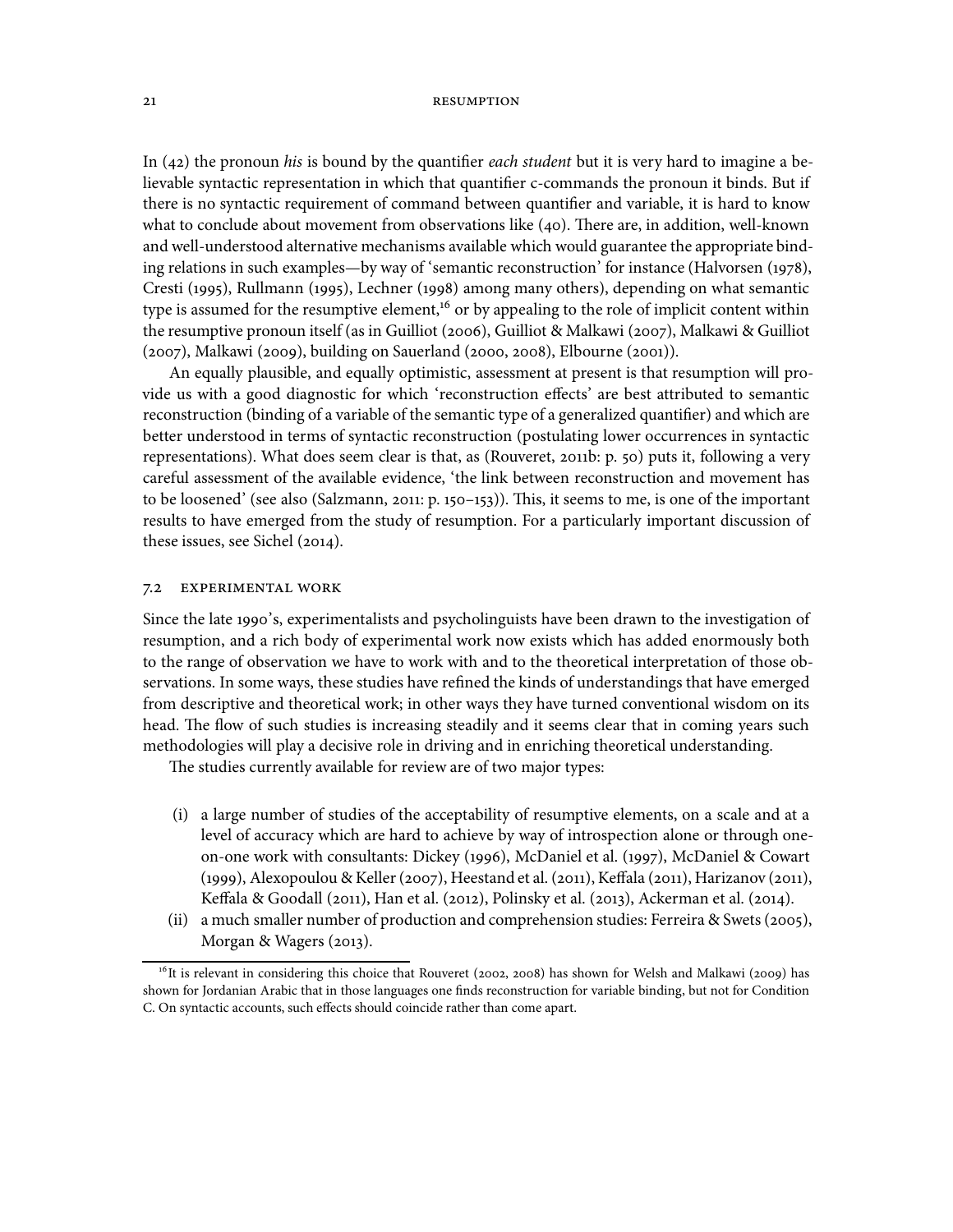Before considering what should be taken from these studies, a very important preliminary is in order. One of the major themes running through the descriptive and theoretical literature is that a distinction must be drawn between languages in which the device of resumption is fully integrated into the grammar (Irish, Welsh, Bulgarian, Hebrew, varieties of modern Arabic, for instance) and languages in which it is not (English, German, Greek). These last are the languages for which Chao & Sells (1983) and Sells (1984b) coined the term 'intrusive resumption'. Experimental work has to date focused only on languages with intrusive resumption and, with just one exception that I know of (Harizanov (2011)), has not dealt at all with 'true resumption'. The results described below, then, have been established only for 'intrusive' resumption.

That said, a remarkably consistent overall picture has emerged, and one which is rich in its implications. Without exception, the acceptability studies have revealed that speakers do not in fact judge examples containing resumptive pronouns to be well-formed—despite the fact that they are used quite commonly in unguarded speech, as shown by the English corpus studies already alluded to (Prince (1990, 1997), Cann et al. (2005)) and by production studies (Ferreira & Swets (2005), Morgan & Wagers (2013)). Alexopoulou & Keller (2007), for instance, sum up their principal finding in the following terms  $(p, 150)$ : 'we found that a resumptive pronoun is at most as acceptable as a gap in the same construction, but never more acceptable.' Subsequent studies have systematically replicated this result, with some refinements and clarifications. Polinsky et al.  $(2013)$ , for instance, summarize their findings in very similar terms (p. 342): 'although there are abundant production examples in the literature where speakers produce RPS within a syntactic island, in three comprehension studies we found no evidence that RPS make island violations more acceptable to listeners.' Follow-up studies suggest one important refinement: Ackerman et al.  $(2014)$  suggest that a difference in acceptability is detectable, but only when fully grammatical examples are excluded from the comparison set and subjects are thus forced to choose between unacceptable islands with gaps and unacceptable islands with pronouns. In this narrower circumstance, they find, a detectable preference for resumptive pronouns over gaps inside islands emerges.

There is an important link between these results and those of McDaniel  $\&$  Cowart (1999) and Keffala (2011), both of whom report that resumptives DO ameliorate island-violations in English in exactly one circumstance, that in  $(43)$ :

- $(43)$  a. This is a donkey that I don't know where it lives.
	- b. \*This is a donkey that I don't know where **–** lives.

In  $(43b)$ , we have, in classical terms, both a subjacency violation and an ECP violation and it is in exactly this circumstance that Swedish, Vata and Gbadi mandate use of a resumptive (see section . above). It is also in this circumstance that English-speaking subjects judge the resumptive to be significantly more acceptable than the gap in the studies of McDaniel & Cowart (1999) and Keffala (2011). What all of this suggests is that the judgment of acceptability or unacceptability involves a fine-grained calculus which assigns different weights to subjacency violations, ECP violations, and violations of whatever principle it is that bans resumption in most kinds of English. All of this is very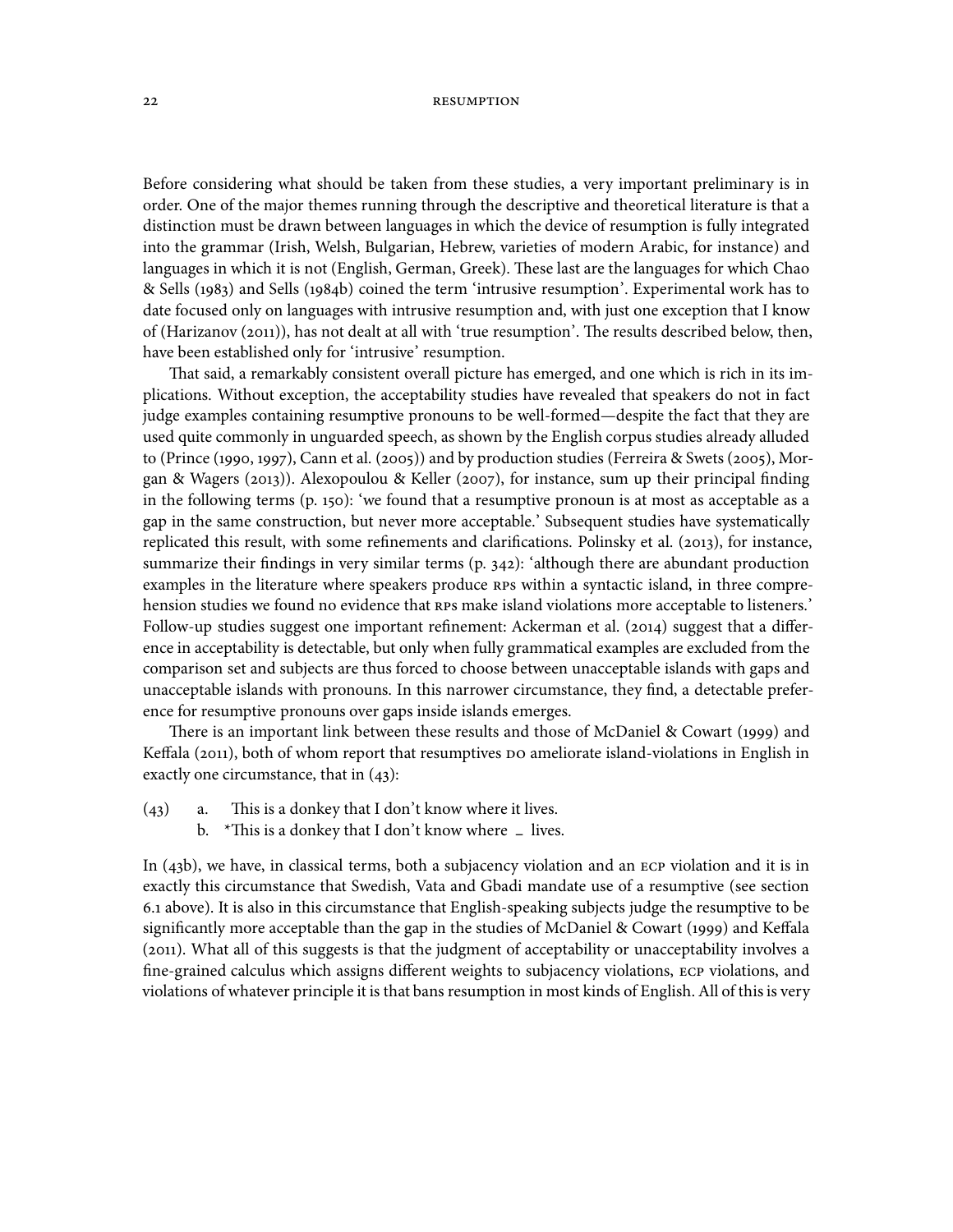much in harmony with much theoretical work of the 980's and 1990's.

It also suggests an understanding of the term 'intrusive resumption'—a term that, even on the phenomenological level, has been profoundly unclear. Intrusive resumption languages, we can now say, are languages whose grammars render resumptive structures ill-formed to one degree or another. But this leaves open the possibility that speakers of such languages will deploy such flawed structures when available alternatives (with gaps rather than pronouns) are no less flawed.

Things become more interesting still when we integrate this perspective with the results that emerge from two production studies—Ferreira & Swets (2005) and Morgan & Wagers (2013). One of the persistent intuitions that emerges from discussions of resumption in the descriptive and theoretical literature is that, in languages like English, resumptive pronouns are devices of last resort (in a sense distinct from the theoretical notion of last resort found, say, in Shlonsky (1992)). The idea is that speakers reach for this ancillary and extra-grammatical way of completing  $\bar{A}$ -dependencies only when under time-pressure or under the pressure of a demanding processing load (such as might be entailed by an island structure). The importance of Ferreira & Swets (2005) is that it shows that this natural assumption is entirely wrong. Their study aimed to elicit utterances like (43a) by providing an experimental context in which such utterances would be produced naturally. Importantly, however, the task was conducted under two conditions. In one, subjects were under severe time-pressure to produce an appropriate utterance; in the other they were given as much time as they felt they needed and they were encouraged to make sure that their utterances were 'good'. Strikingly, subjects produced significantly FEWER resumption structures when under time pressure than they did when they had as much time to plan their utterances as they felt like taking. Alternatives, avoiding the pattern in  $(43a)$ , were produced much more frequently under time pressure than when time pressure was absent. The authors' conclusion is worth quoting: 'We conclude that the island+resumptive structure is not a mistake; it is a structure which the production system intends to produce. Moreover, its generation clearly requires significant processing resources. Under time pressure, the grammatical encoder opts not to create this form, perhaps because it is a hard structure.'

This result is very much in harmony with those reported in Morgan & Wagers (2013). This study reports two linked experiments—one an acceptability study designed to rank various island structures with gaps in terms of degrees of (un)acceptability, the other a production study designed to elicit either island-violating gap structures (like  $(43b)$ ) or structures in which resumptive pronouns appear within the islands (like  $(43a)$ ). Their core finding is that the best predictor of the frequency of resumptive pronoun production is the relative (un)acceptability of the corresponding gap structure. That is, subjects were likely to produce resumptive structures to a degree that correlated closely with the degree of unacceptability assigned to the corresponding example with a gap.

All of this seems to suggest that in planning their utterances in real time, speakers make use of grammatical knowledge about islands, about the relevant severity of different island violations, and about the ungrammaticality of resumption in the language; they are furthermore willing to deploy structures deemed ill-formed (to some degree) by their internal grammars, if such structures count as the least offensive way of expressing their communicative intent in syntactic form.

At the time of writing (late 2014) it remains unclear what will emerge when these methods are extended to languages in which resumption is thought to be fully integrated into the grammatical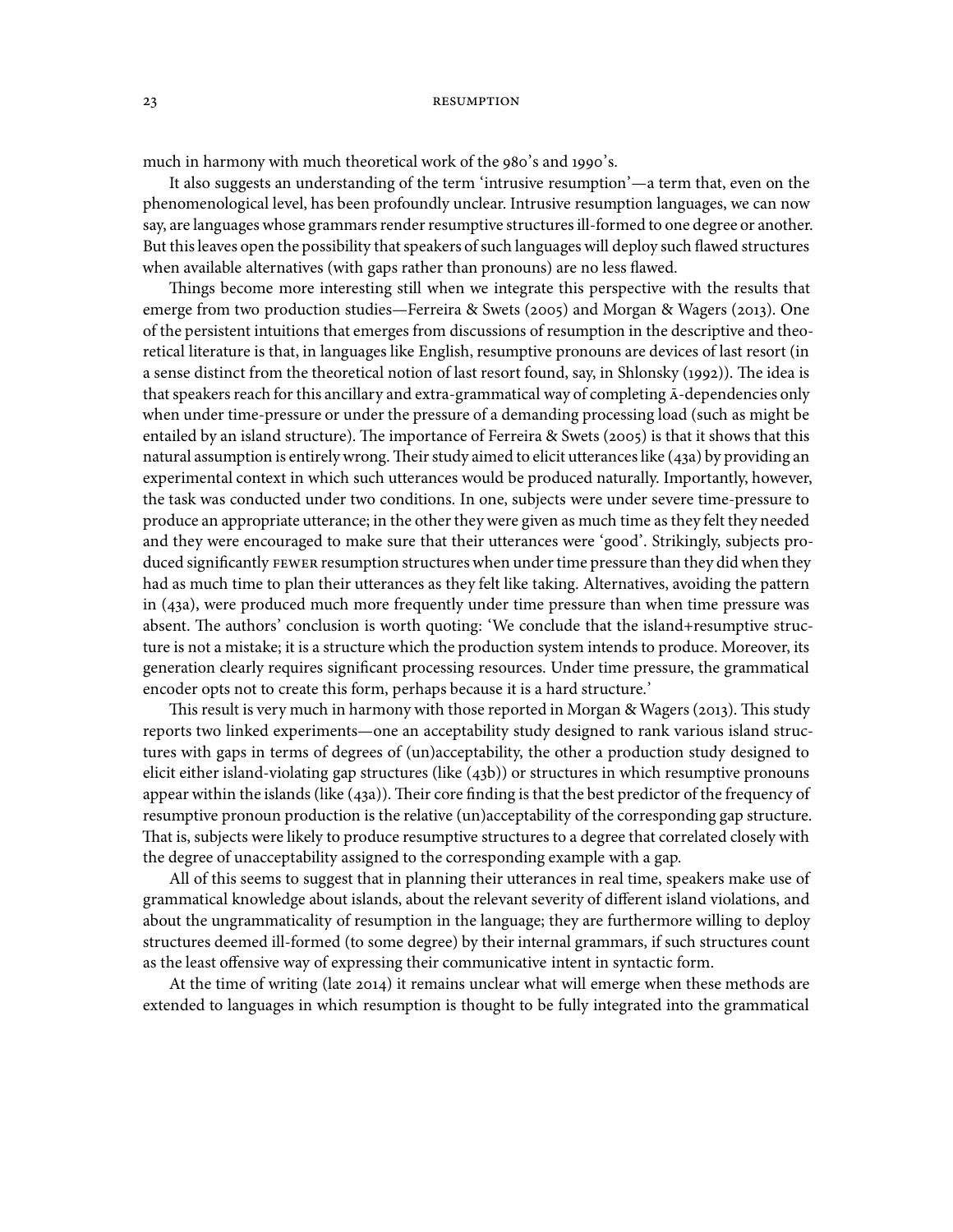system—languages with 'true' resumption. The one acceptability study that we do have for such a language, however, (Harizanov  $(2011)$ ) suggests that the results will not be very different from those which have been reported for English, German, and Greek.<sup>17</sup> No matter what results emerge from studies currently in the planning stages, we will fimd ourselves in a very interesting place theoretically.

# 8 CONCLUSION

It is hard to predict how of all of this settle, but the area is ripe for further work, and there is a rich base of observation, analysis, and speculation upon which to build. The theoretical implications are also large—surprisingly so, given how marginal the phenomenon seemed to be when the work began some fifty years ago.

# **OTHER RELEVANT CASES**

See also:

Rose-Marie Déchaine and Martina Wiltschko: 'Bound Variable Pronouns' Elena Anagnostopoulou: 'Clitic Doubling' David Pesetsky: 'Complementizer-Trace Effects' Howard Lasnik and Kenshi Funakoshi: 'Condition C Violations and Strong Crossover' Luigi Rizzzi: 'Left Periphery of the Clause' Jon Nissenbaum: 'Parasitic Gaps' Dominique Sportiche: 'Reconstruction, Binding, and Scope' Terje Lohndal and Anna Szabolcsi: 'Strong vs. Weak Islands' Cecilia Poletto and Jean-Yves Pollock: 'Subject Clitics and Complex Inversion' Ken Safir: 'Weak Crossover'

# **REFERENCES**

Abney, Steven. 1987. The English noun phrase in its sentential aspect. Doctoral dissertation, MIT. Ackerman, Lauren, Michael Frazier & Masaya Yoshida. 2014. Resumptive pronouns salvage island violations in forced-choice tasks. Presented to CUNY 2014: Conference on Human Sentence Processing, March 13-15 2014, The Ohio State University. Poster available at http://gradstudents. wcas.northwestern.edu/~lma777/research.html.

<sup>&</sup>lt;sup>17</sup>As Harizanov (2011) is careful to note, however, there is a potential confound. The materials in the study were presented to subjects in written form. But resumption (and the associated complementizer deto) is almost entirely absent from written Bulgarian. It could be, then, that prescriptive pressures and perceptions influenced outcomes.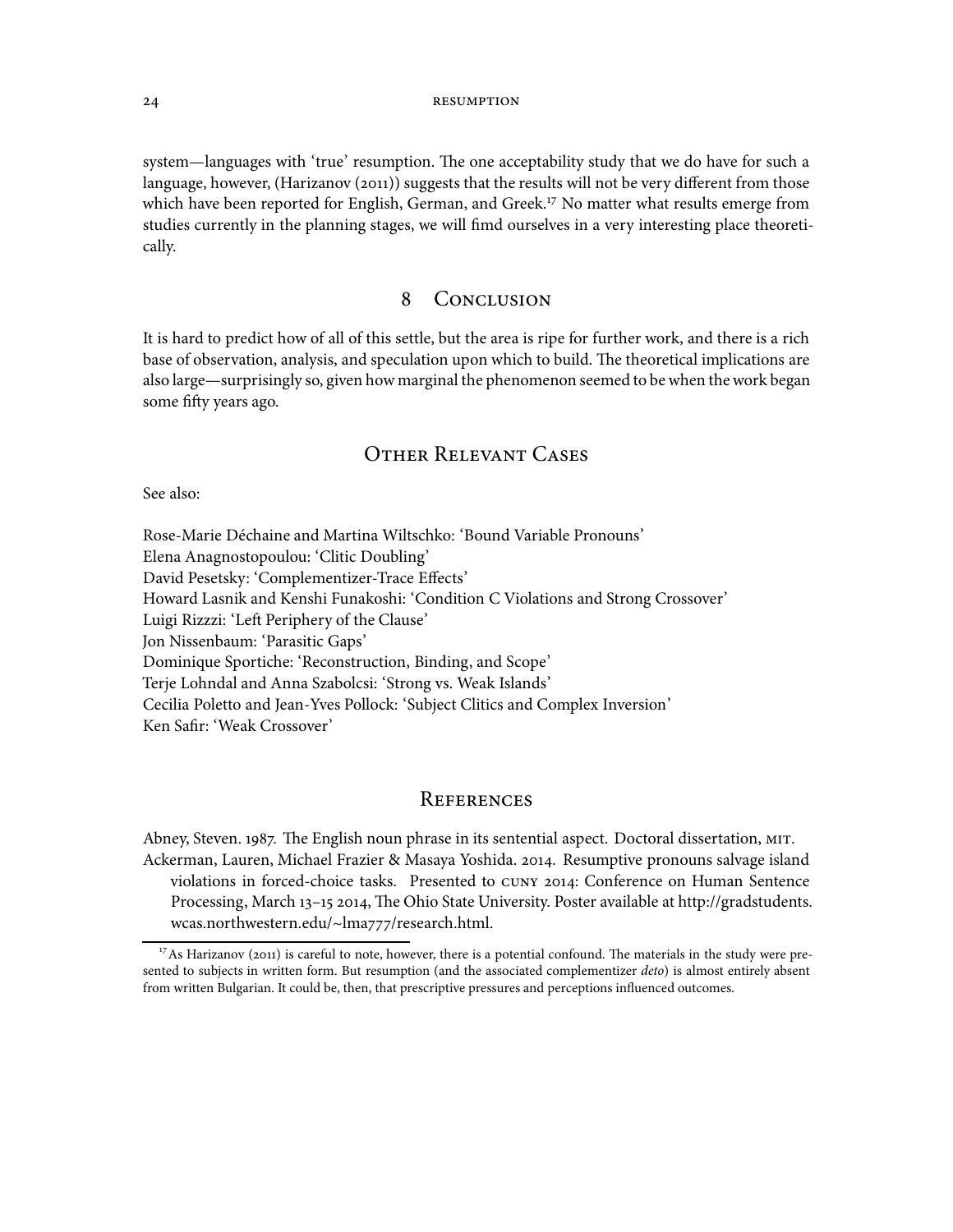Adger, David. 2011. Bare resumptives. In Rouveret (2011a), 343-365.

- Adger, David & Gillian Ramchand. 2005. Merge and move: Wh-dependencies revisited. Linguistic Inquiry 36. 161-193.
- Alber, Birgit. 2008. Tyrolean A-bar movement: Doubling and resumptive pronoun structures. In Sjef Barbiers, Olaf Koeneman, Marika Lekakou & Margreet van der Ham (eds.), Microvariation in syntactic doubling, vol. 36 Syntax and Semantics, 141-170. Bingley, United Kingdom: Emerald Group Publishing Limited.
- Alexopoulou, Theodora & Frank Keller. 2007. Locality, cyclicity, and resumption. Language 83. 110-160.
- Anagnostopoulou, Elena. 2003. The syntax of ditransitives: Evidence from clitics. Berlin: Mouton de Gruyter.
- Aoun, Joseph & Elabbas Benmamoun. 1998. Minimality, reconstruction and PF movement. Linguis $tic$  Inquiry 29.  $569 - 597$ .
- Aoun, Joseph & Lina Choueiri. 1996. Resumption and last resort. Unpublished manuscript, University of Southern California.
- Aoun, Joseph & Lina Choueiri. 2000. Epithets. Natural Language and Linguistic Theory 18. 1-39.
- Aoun, Joseph, Lina Choueiri & Norbert Hornstein. 2001. Resumption, movement and derivational economy. Linguistic Inquiry 32. 371-403.
- Aoun, Joseph & Y.-H. Audrey Li. 1989. Scope and constituency. Linguistic Inquiry 20. 219-251.
- Aoun, Joseph & Y.-H. Audrey Li. 1990. Minimal disjointness. Linguistics 28. 189-203.
- Aoun, Joseph & Y.-H. Audrey Li. 1993. Syntax of scope. Cambridge, Massachusetts: MIT Press.
- Asudeh, Ash. 2002. Richard III. In Mary Andronis, Erin Debenport, Anne Pycha & Keiko Yoshimura (eds.), CLS  $38$ : Papers from the  $38$ th Regional Meeting of the Chicago Linguistic Society,  $31-46$ . Chicago, Illinois: Chicago Linguistic Society.
- Asudeh, Ash & Ida Toivonen. 2012. Copy raising and perception. Natural Language and Linguistic Theory 30.  $321 - 380$ .
- Baker, Mark. 2008. The syntax of agreement and concord, vol. 115 Cambridge Studies in Linguistics. Cambridge, United Kingdom: Cambridge University Press.
- Barker, Chris. 2012. Quantificational binding does not require c-command. Linguistic Inquiry 43.  $614 - 633.$
- Boeckx, Cedric. 2003. Islands and chains: Resumption as stranding Amsterdam. John Benjamins.
- Boeckx, Cedric & Norbert Hornstein. 2008. Superiority, reconstruction and islands. In Robert Freidin, Carlos P. Otero & Maria Luisa Zubizaretta (eds.), Foundational issues in linguistic theory: Essays in honor of Jean-Roger Vergnaud, 197-225. Cambridge, Massachusetts: MIT Press.
- Bondaruk, Anna. 1995. Resumptive pronouns in English and Polish. In Edmund Gussman (ed.), Licensing in syntax and phonology, 27-55. Lublin, Poland: Folium.
- Borer, Hagit. 1984. Restrictive relatives in Modern Hebrew. Natural Language and Linguistic Theory  $2.219 - 260.$
- Bresnan, Joan & Jane Grimshaw. 1978. The syntax of free relatives in English. *Linguistic Inquiry* 9.  $331 - 391.$
- Broihier, Kevin. 1995. Optimality theoretic rankings with tied constraints: Slavic relatives, resump-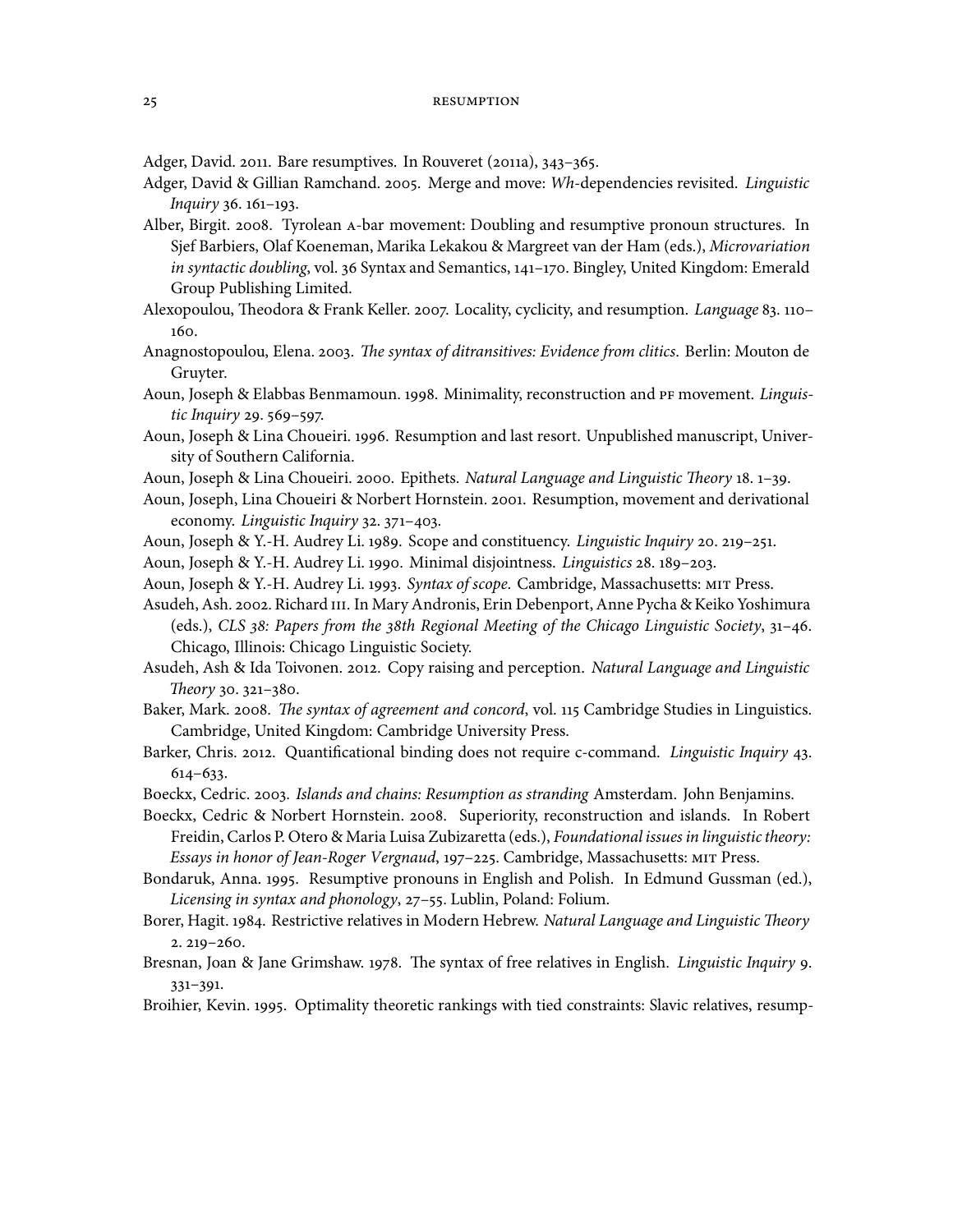tive pronouns and learnability. http://roa.rutgers.edu/files/46-0295/roa-46-broihier-2.rtf. Browning, Marguerite. 1987. Null operator constructions. Doctoral dissertation, MIT.

Cann, Ronald, Tami Kaplan & Ruth Kempson. 2005. Data at the grammar-pragmatics interface: the case of resumptive pronouns in English. Lingua 115. 1551-1557.

Chao, Wynn & Peter Sells. 1983. On the interpretation of resumptive pronouns. In Peter Sells & Charles Jones (eds.), Proceedings of the 13th Annual Meeting of the North-Eastern Linguistics Society, 47-61. Department of Linguistics, University of Massachusetts, Amherst: GLSA.

- Chomsky, Noam. 1973. Conditions on transformations. In Stephen R. Anderson & Paul Kiparsky (eds.), A Festschrift for Morris Halle, New York: Holt, Rinehart and Winston.
- Chomsky, Noam. 1981. Lectures on government and binding. Dordrecht, the Netherlands: Foris.
- Chomsky, Noam. 1982. Some concepts and consequences of the theory of government and binding. Cambridge, Massachusetts: MIT Press.
- Chomsky, Noam. 1993. A minimalist program for linguistic theory. In Kenneth Hale & Samuel Jay Keyser (eds.), The view from Building 20-essays in honor of Sylvain Bromberger, Cambridge, Massachusetts: MIT Press.
- Chomsky, Noam. 1995. The minimalist program. Cambridge, Massachusetts: MIT Press.
- Chomsky, Noam. 2000. Minimalist inquiries, the framework. In Roger Martin, David Michaels & Juan Uriagereka (eds.), Step by step: Essays on minimalist syntax in honor of Howard Lasnik, 89-156. Cambridge, Massachusetts: MIT Press.
- Chomsky, Noam. 2001. Derivation by phase. In Michael Kenstowicz (ed.), Ken Hale: A life in language, 1-52. Cambridge, Massachusetts: MIT Press.
- Chung, Sandra. 1994. Wh-agreement and "referentiality" in Chamorro. Linguistic Inquiry 25. 1-44. Cinque, Guglielmo. 1990. Types of  $\overline{A}$ -Dependencies. Cambridge, Massachusetts: MIT Press.
- Cresti, Diana. 1995. Extraction and reconstruction. Natural Language Semantics 3. 79-122.
- De Chene, Brent. 1995. Complementizer-trace effects and the ECP. GenGenP 3(1). 1-4.
- Déchaine, Rose-Marie & Martina Wiltschko. 2002. Decomposing pronouns. Linguistic Inquiry 33.  $409 - 422.$
- Demirdache, Hamida. 1991. Resumptive chains in restrictive relatives, appositives and dislocation structures. Doctoral dissertation, MIT.
- Demirdache, Hamida & Orin Percus. 2011. Resumptives, movement, and interpretation. In Rouveret  $(2011a), 367-393.$
- Deprez, Viviane. 1992. Raising constructions in Haitian creole. Natural Language and Linguistic Theory 10. 191-231.
- Deprez, Viviane & Ken Hale. 1986. Resumptive pronouns in Irish. In Proceedings of the 1985 Harvard Celtic Colloquium, 38-47. Cambridge, Massachusetts: Celtic Studies Department, Harvard University.
- Dickey, M. W. 1996. Constraints on the sentence processor and the distribution of resumptive pronouns. In M. W. Dickey & S. Tunstall (eds.), *Linguistics in the laboratory*, 157-192. Department of Linguistics, University of Massachusetts, Amherst: GLSA.
- Doron, Edit. 1982. On the syntax and semantics of resumptive pronouns. Texas Linguistic Forum 19.  $1-48$ . Republished in Rouveret (2011a), 289-317.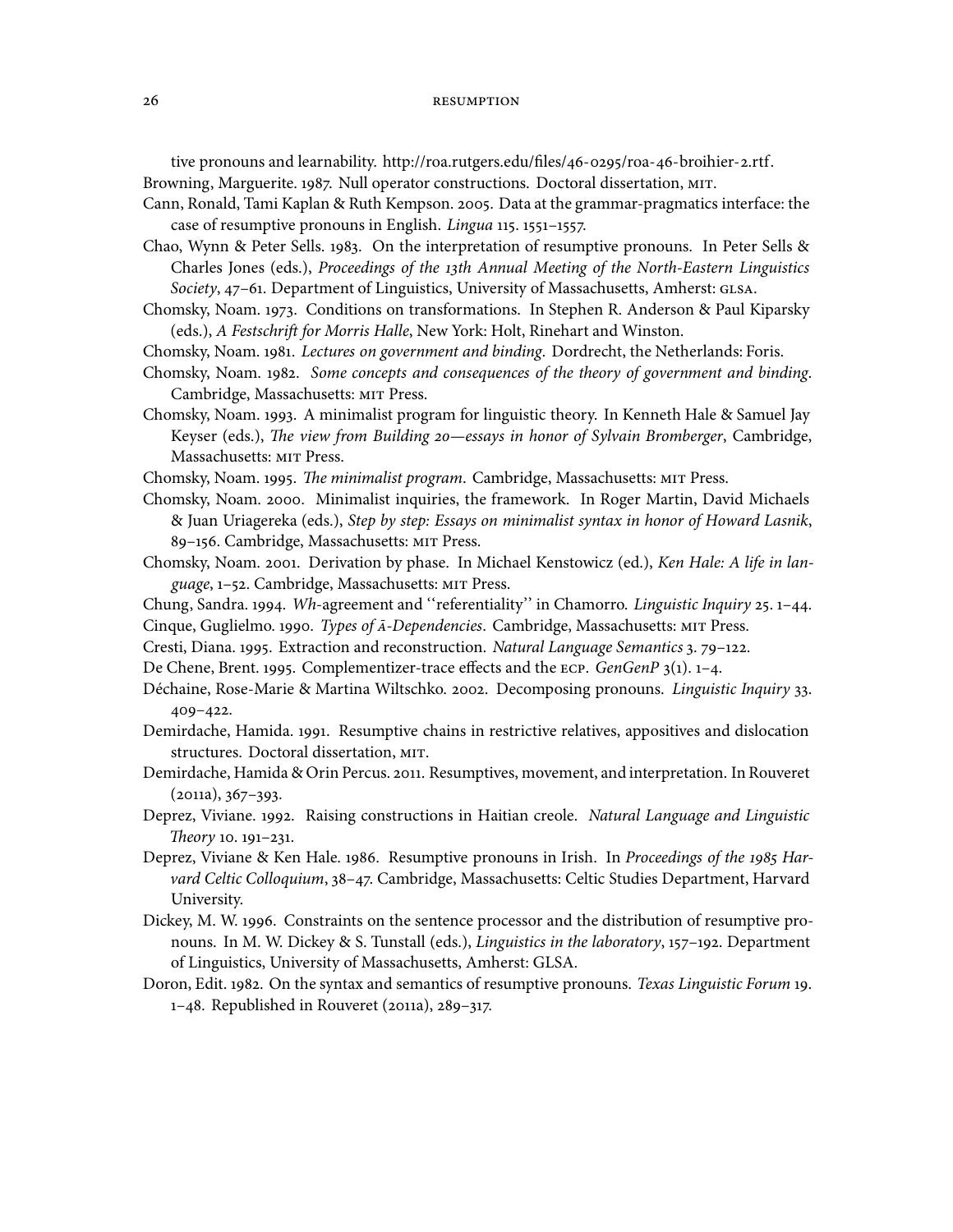Elbourne, Paul. 2001. E-type anaphora as NP-deletion. Natural Language Semantics 9. 241-288.

- Engdahl, Elisabet. 1985. Parasitic gaps, resumptive pronouns, and subject extractions. Linguistics 23.  $3 - 44.$
- Erteschik-Shir, Nomi. 1992. Resumptive pronouns in islands. In Helen Goodluck & Michael Rochemont (eds.), Island constraints: Theory, acquisition and processing, 89-108. Dordrecht, the Netherlands: Kluwer Academic Publishers.
- Ferreira, Fernanda & Benjamin Swets. 2005. The production and comprehension of resumptive pronouns in relative clause "island" contexts. In Anne Cutler (ed.), Twenty-first century psycholinguistics: Four cornerstones, 263-278. Mahwah, New Jersey: Laurence Erlbaum Associates.
- Fox, Danny & Howard Lasnik. 2003. Successive-cyclic movement and island repair: The difference between sluicing and vp ellipsis. Linguistic Inquiry 34. 143-154.
- Fox, Danny & Howard Lasnik. 2004. The EPP and the Subject Condition under sluicing. Linguistic  $In a. 44.649 - 660.$
- Guilliot, Nicolas. 2006. La réconstruction à l'interface entre syntaxe et sémantique. Doctoral dissertation, Université de Nantes.
- Guilliot, Nicolas & Nouman Malkawi. 2007. Reconstruction without movement. In Luis Eguren & Olga Fernandez Soriano (eds.), Coreference, modality, and focus, 113-131. Amsterdam: John Benjamins.
- Haddad, Youseff A. 2012. Resumption in Lebanese Arabic: Movement minus stranding. http://ling. auf.net/lingbuzz/001455.
- Halvorsen, Per-Kristian. 1978. The syntax and semantics of cleft constructions. Doctoral dissertation, University of Texas at Austin.
- Han, C., N. Elouazizi, C. Galeano, E. Görgülü, N. Hedberg, J. Hinnell, M. Jeffrey, K. Kim & S. Kirby. . Processing strategies and resumptive pronouns in English. In Nathan Arnett, & Ryan Bennett (eds.), WCCFL 30: Proceedings of the 30th West Coast Conference on Formal Linguistics, 153-161. Somerville, Massachusetts: Cascadilla Proceedings Project.
- Harizanov, Boris. 2011. The acceptability of true resumption An acceptability rating study in Bulgarian. Unpublished manuscript, Stanford University. Available at http://stanford.edu/~bharizan/ publications.html.
- Harizanov, Boris. 2014. Clitic doubling at the syntax-morphology interface: A-movement and morphological merger in Bulgarian. Natural Language and Linguistic Theory 32. 1033-1088.
- Harlow, Steve. 1981. Government and relativization in Celtic. In Frank Heny (ed.), Binding and filtering, Cambridge: Massachusetts: MIT Press.
- Heestand, Dustin, Ming Xiang & Maria Polinsky. 2011. Resumption still does not rescue islands. Linguistic Inquiry 42. 138-152.
- Hornstein, Norbert. 2001. Move! a minimalist theory of construal, vol. 5 Generative Syntax. Oxford, : Blackwell Publishers.
- Huang, James. 1982. Logical relations in Chinese and the theory of grammar. Doctoral dissertation, MIT.
- Joseph, Brian. 1976. Raising in Modern Greek: A copying process. In Jorge Hankamer & Judith Aissen (eds.), Harvard studies in syntax and semantics volume 2, 290 $R^*$ , 241-281. Department of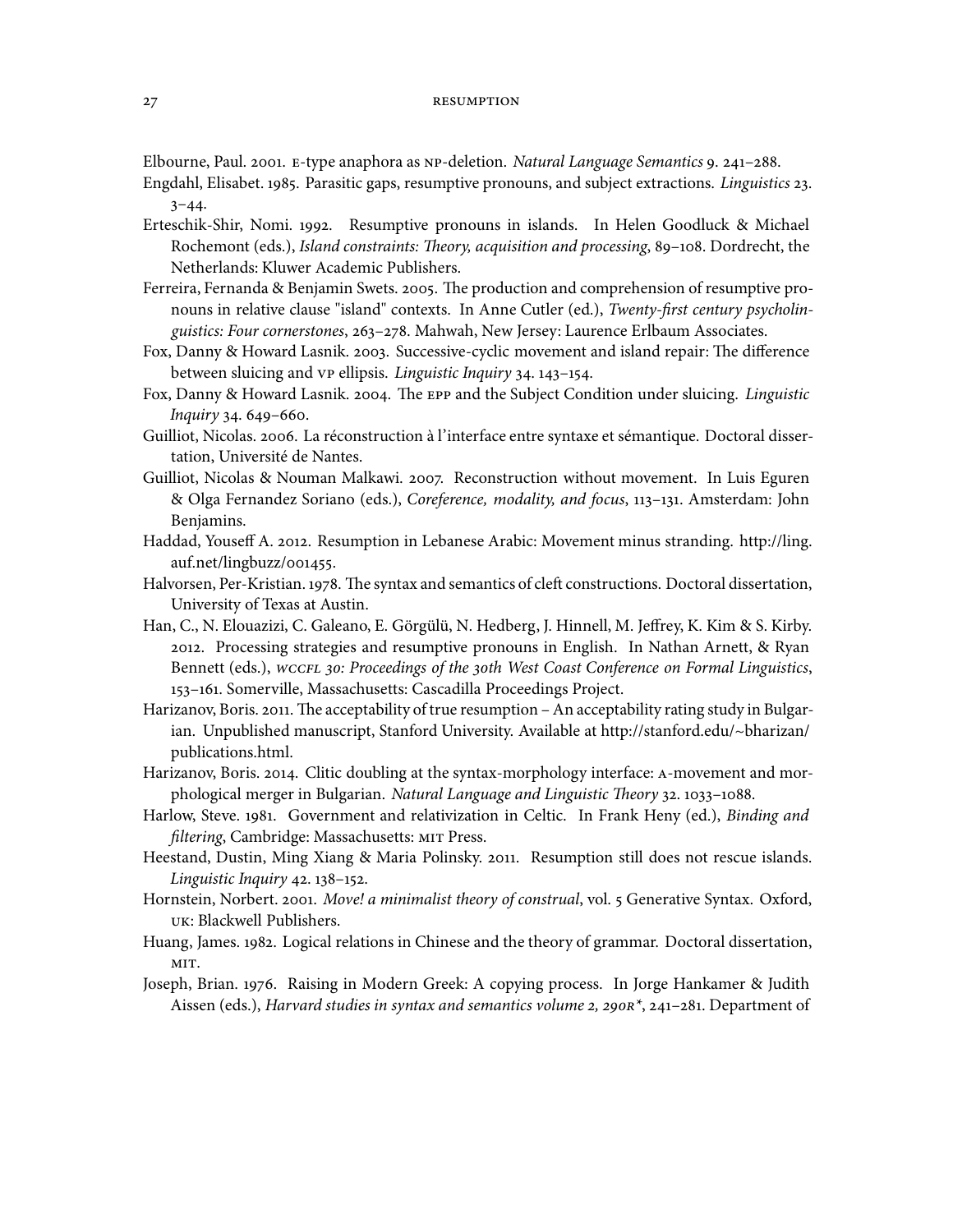Linguistics, Harvard University, Cambridge, Massachusetts.

- Kayne, Richard. 2002. Pronouns and their antecedents. In Samuel Epstein & Daniel Seeley (eds.), Derivation and explanation, 133-166. Oxford: Blackwell Publishers.
- Keffala, Bethany. 2011. Resumption and gaps in English relative clauses: Relative acceptability creates an illusion of 'saving'. In Chundra Cathcart, I-Hsuan Chen, Greg Finley, Shinae Kang, Clare S. Sandy & Elise Stickles (eds.), BLS 37: Proceedings of the 37th Annual Meeting of the Berkeley Linguistics Society, 140-154. Berkeley, California: Berkeley Linguistics Society.
- Keffala, Bethany & Grant Goodall. 2011. Do resumptive pronouns ever rescue illicit gaps in English? Presented to CUNY 2011: Conference on Human Sentence Processing, March 24-26 2011, Stanford University. Poster available at http://idiom.ucsd.edu/~goodall/research.
- Koopman, Hilda. 1982. Control from COMP and comparative syntax. The Linguistic Review 2. 365-391.
- Koopman, Hilda. 1984. The syntax of verbs: From verb-movement rules in the Kru languages to Universal Grammar. Dordrecht, the Netherlands: Foris Publications.
- Koopman, Hilda. 1999. The internal and external distribution of pronominal DP's. In Kyle Johnson & Ian Roberts (eds.), Beyond Principles and Parameters: Essays in honor of Osvaldo Jaeggli, 91–132. Dordrecht, the Netherlands: Kluwer Academic Publishers.
- Krapova, Iliana. 2009. Bulgarian relative and factive clauses with an invariant complementizer. Lingua 120. 1240-1272.
- Kroch, Anthony. 1981. On the role of resumptive pronouns in amnestying island violations. In CLS 17: Papers from the 17th Regional Meeting of the Chicago Linguistic Society, 125-135. Chicago, Illinois: Chicago Linguistic Society.
- Lasnik, Howard. 1976. Remarks on coreference. *Linguistic Analysis* 2. 1-22. Reprinted in Howard Lasnik, Essays on Anaphora, Kluwer Academic Publishers, Dordrecht, 90-109.
- Lasnik, Howard. 1989. On the necessity of binding conditions. In Robert Freidin (ed.), Principles and parameters in comparative grammar, 7-28. Cambridge: Massachusetts: MIT Press. Reprinted in Howard Lasnik, Essays on Anaphora, Kluwer Academic Publishers, Dordrecht, 149-167.
- Lasnik, Howard. 2000. When can you save a structure by destroying it? In Min-Joo Kim & Uri Strauss (eds.), NELS 31: Papers from the 31st annual meeting of the Northeastern Linguistics Society, 301-320. Amherst: University of Massachusetts: GLSA.
- Lechner, Winfried. 1998. Two kinds of reconstruction. Studia Linguistica 52. 276-310.
- Malkawi, Nouman. 2009. Sur l'expression de quelques expressions anaphoriques: épithèthes et pronoms résomptifs. Doctoral dissertation, Université de Nantes.
- Malkawi, Nouman & Nicolas Guilliot. 2007. Reconstruction and islandhood in Jordanian Arabic. In Mustafa Mughazy (ed.), Perspectives on Arabic linguistics xx, 87-104. Amsterdam: John Benjamins.
- McCloskey, James. 1979. Transformational syntax and model theoretic semantics: A case-study in Modern Irish. Dordrecht, the Netherlands: D. Reidel Publishing Company.
- McCloskey, James. 1990. Resumptive pronouns,  $\bar{A}$ -binding and levels of representation in Irish. In Randall Hendrick (ed.), Syntax of the modern Celtic languages, vol. 23 Syntax and Semantics, 199–248. New York and San Diego: Academic Press. Republished in Rouveret (2011a), 65–119.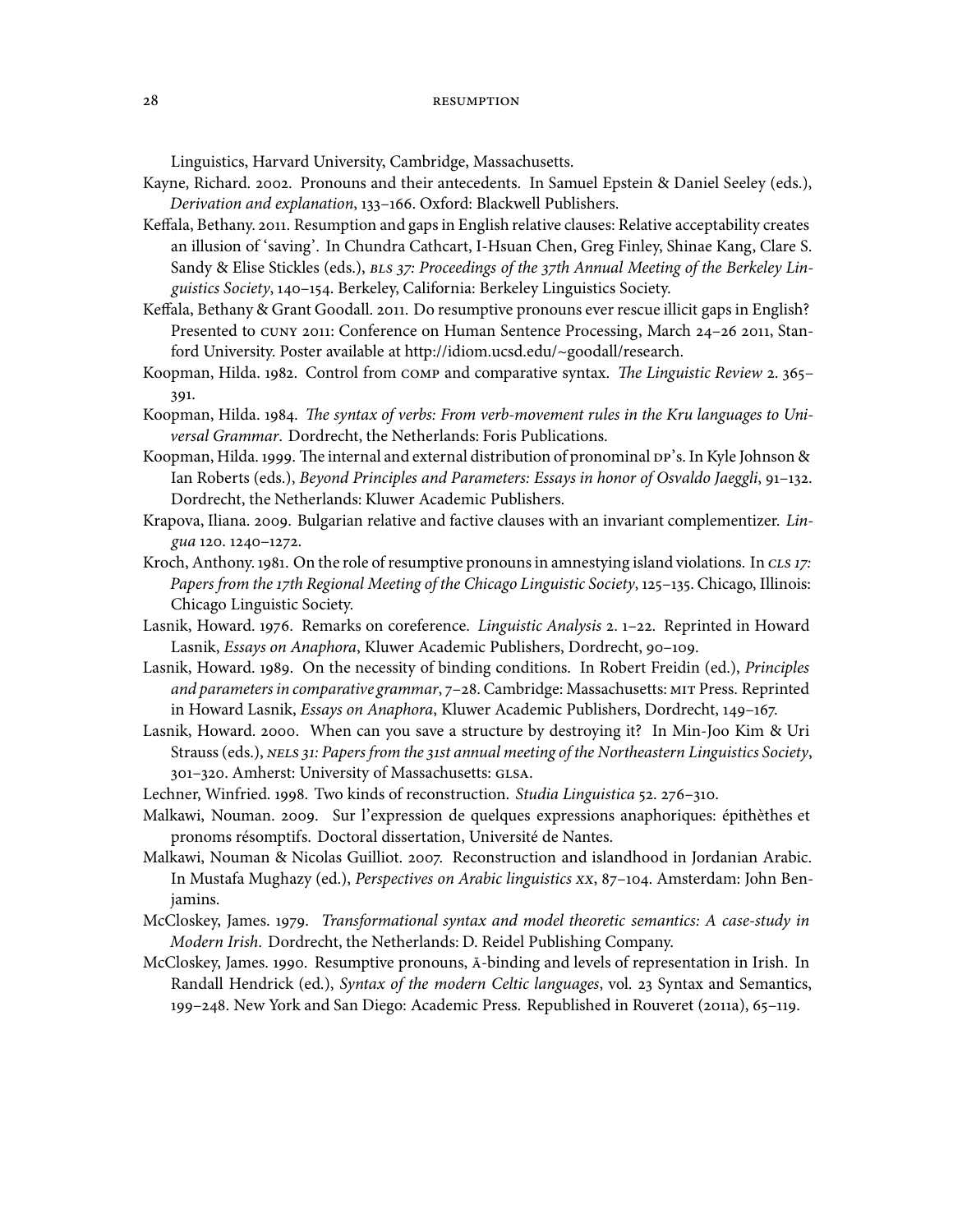- McCloskey, James. 2001. The morphosyntax of Wh-extraction in Irish. Journal of Linguistics 37.  $67-100.$
- McCloskey, James. 2002. Resumption, successive cyclicity, and the locality of operations. In Samuel Epstein & Daniel Seeley (eds.), *Derivation and explanation*, 184-226. Oxford: Blackwell Publishers.
- McCloskey, James & Peter Sells. 1988. Control and A-chains in Modern Irish. Natural Language and Linguistic Theory  $6.143-189$ .
- McDaniel, Dana, Judy Bernstein & Cecile McKee. 1997. Minimalist perspectives on resumptive pronouns in children's and adults' relatives. Paper presented to the 22nd Annual Boston University Conference on Language Development, November 7th 1997.
- McDaniel, Dana & Wayne Cowart. 1999. Experimental evidence for a Minimalist account of English resumptive pronouns. Cognition 70. B15-B24.
- Merchant, Jason. 2001. The syntax of silence. Oxford and New York: Oxford University Press.
- Moore, John. 1998. Turkish copy-raising and A-chain locality. Natural Language and Linguistic Theory 16. 149-189.
- Morgan, Adam Milton & Matthew Wagers. 2013. Gap acceptability predicts resumption rate in English. Presented at AMLaP 2013 (Architectures and Mechanisms for Language Processing, September 2–4 2013, Marseille, France). Slides available at http://people.ucsc.edu/~mwagers.
- Morgan, Jerry L. 1972. Some aspects of relative clauses in English and Albanian. In Paul M. Peranteau, Judith N. Levi & Gloria C. Phares (eds.), The Chicago Which Hunt: Papers from the Relative Clause Festival, 63-72. Chicago, Illinois: Chicago Linguistic Society.
- Ouhalla, Jamal. 1993. Subject extraction, negation and the anti-agreement effect. Natural Language and Linguistic Theory 11. 477-518.
- Perlmutter, David. 1972. Evidence for shadow pronouns in French relativization. In Paul M. Peranteau, Judith N. Levi & Gloria C. Phares (eds.), The Chicago Which Hunt: Papers from the Relative Clause Festival, 73-105. Chicago, Illinois: Chicago Linguistic Society.
- Pesetsky, David. 1998. Some optimality principles of sentence pronunciation. In Pilar Barbosa, Danny Fox, Paul Hagstrom, Martha McGinnis & David Pesetsky (eds.), Is the best good enough? Optimality and competition in syntax, 337-387. Cambridge, Massachusetts: MIT Press.
- Polinsky, Maria, Lauren Eby Clemens, Adam Milton Morgan, Ming Xiang & Dustin Heestand. 2013. Resumption in English. In Jon Sprouse & Norbert Hornstein (eds.), Experimental syntax and island effects, 341-359. Cambridge, United Kingdom: Cambridge University Press.
- Postal, Paul. 1970. On so-called pronouns in English. In Roderick Jacobs & Peter Rosenbaum (eds.), Readings in English transformational grammar, 56-82. Waltham, Mass.: Ginn and Company.
- Postal, Paul. 1971. Cross-over phenomena. New York: Holt, Rinehart and Winston.
- Postal, Paul. 1997. Strong crossover violations and binding principles. Presented to ESCOL 97, Yale University, November 1997.
- Postal, Paul. 1998. Three investigations of extraction. Cambridge, Massachusetts: MIT Press.
- Potsdam, Eric & Jeffrey Runner. 2001. Richard returns: Copy Raising and its implications. In Mary Andronis, Chris Ball, Heidi Elston & Sylvan Neuvel (eds.), CLS 37: Papers from the 37th Regional Meeting of the Chicago Linguistic Society, 453-468. Chicago, Illinois: Chicago Linguistic Society.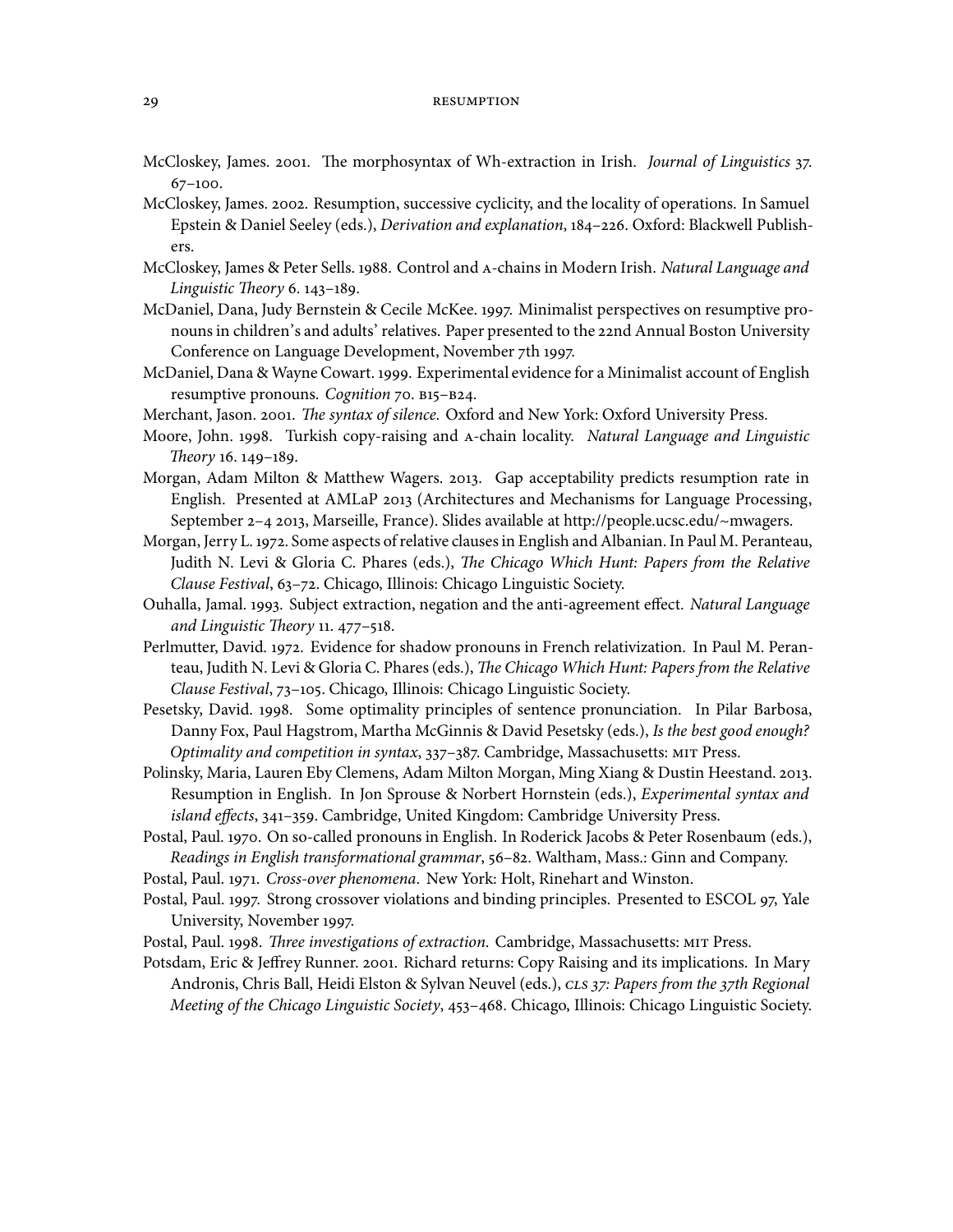- Prince, Ellen. 1990. Syntax and discourse: A look at resumptive pronouns. In BLS 16: Proceedings of the th Annual Meeting of the Berkeley Linguistics Society: General session and parasession on the legacy of Grice, 482-497. Department of Linguistics, University of California, Berkeley.
- Prince, Ellen. 1997. On kind-sentences, resumptive pronouns, and relative clauses. In Gregory R. Guy, John G. Baugh, Deborah Schiffren & Crawford Feagin (eds.), Towards a social science of language: Papers in honor of William Labov, 223–235. Cambridge, United Kingdom: Cambridge University Press.
- Rezac, Milan. 2011. Building and interpreting nonthematic A-positions. In Rouveret (2011a), 241-286.
- Riemsdijk, Henk van. 1989. Swiss relatives. In Sentential complementation and the lexicon: Studies in honor of Wim de Geest, vol. 13 Linguistic Models, 343-354. Dordrecht, the Netherlands: Foris Publications.
- Ross, John R. 1967. Constraints on variables in syntax. Doctoral dissertation, MIT, Published as Infinite Syntax! Norwood: N.J.: Ablex (1986).
- Ross, John R. 1969. Guess who? In Robert Binnick, Alice Davison, Georgia Green & Jerry Morgan (eds.),  $CLS$  5: Papers from the 5th Regional Meeting of the Chicago Linguistic Society, 252-286. Chicago, Illinois: Chicago Linguistic Society.
- Rouveret, Alain. 2002. How are resumptive pronouns linked to the periphery? Linguistic Variation Yearbook 2. 123-184.
- Rouveret, Alain. 2008. Phasal agreement and reconstruction. In Robert Freidin, Carlos P. Otero & Maria Luisa Zubizaretta (eds.), Foundational issues in linguistic theory: Essays in honor of Jean-Roger Vergnaud, 167-195. Cambridge, Massachusetts: MIT Press.
- Rouveret, Alain (ed.). 2011a. Resumptive pronouns at the interfaces, vol. 5 Language Faculty and Beyond: Internal and External Variation in Linguistics. Amsterdam and Philadelphia: John Benjamins Publishing Company.
- Rouveret, Alain. 2011b. Some issues in the theory of resumption: A perspective on early and recent research. In Resumptive pronouns at the interfaces, vol. 5 Language Faculty and Beyond: Internal and External Variation in Linguistics, 1-62. Amsterdam and Philadelphia: John Benjamins Publishing Company.
- Rudin, Catherine. 1986. Aspects of Bulgarian syntax: Complementizers and WH constructions. Columbus, Ohio: Slavica Publishers, Inc.
- Rullmann, Hotze. 1995. Maximality in the interpretation of Wh-constructions. Doctoral dissertation, University of Massachusetts, Amherst.
- Safir, Ken. 1984. Multiple variable binding. Linguistic Inquiry 15. 603-638.
- Safir, Ken. 1986. Relative clauses in a theory of binding and levels. Linguistic Inquiry 17. 663-689.
- Safir, Ken. 1996. Derivation, representation and resumption: the domain of weak crossover. Linguistic Inquiry 27. 313-339.
- Salzmann, Martin. 2011. Silent resumptives in Zurich German possessor relativization. In Melani Wratil & Peter Gallman (eds.), Null pronouns, vol. 106 Studies in Generative Grammar, 141-221. Berlin and Boston: De Gruyter Mouton.
- Sauerland, Uli. 2000. The content of pronouns: evidence from Focus. In Brendan Jackson & Tanya